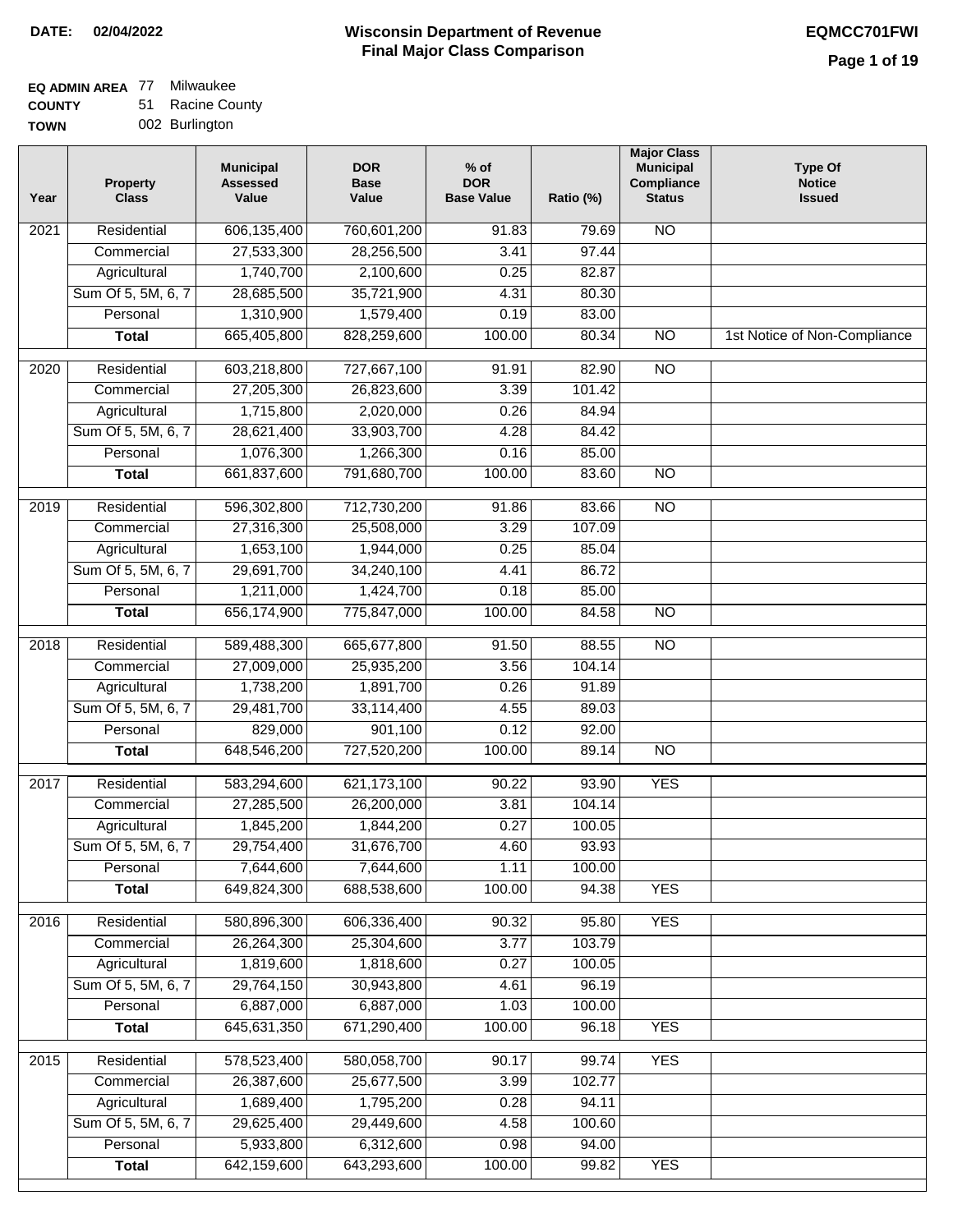#### **EQ ADMIN AREA** 77 Milwaukee

| <b>COUNTY</b> | 51 Racine County |
|---------------|------------------|
| <b>TOWN</b>   | 006 Dover        |

| Year | <b>Property</b><br><b>Class</b> | <b>Municipal</b><br><b>Assessed</b><br>Value | <b>DOR</b><br><b>Base</b><br>Value | $%$ of<br><b>DOR</b><br><b>Base Value</b> | Ratio (%)      | <b>Major Class</b><br><b>Municipal</b><br>Compliance<br><b>Status</b> | <b>Type Of</b><br><b>Notice</b><br><b>Issued</b> |
|------|---------------------------------|----------------------------------------------|------------------------------------|-------------------------------------------|----------------|-----------------------------------------------------------------------|--------------------------------------------------|
| 2021 | Residential                     | 305,277,400                                  | 388,879,300                        | 86.52                                     | 78.50          | <b>NO</b>                                                             |                                                  |
|      | Commercial                      | 29,008,700                                   | 33,367,200                         | 7.42                                      | 86.94          |                                                                       |                                                  |
|      | Agricultural                    | 2,903,000                                    | 3,622,600                          | 0.81                                      | 80.14          |                                                                       |                                                  |
|      | Sum Of 5, 5M, 6, 7              | 16,704,500                                   | 20,112,200                         | 4.47                                      | 83.06          |                                                                       |                                                  |
|      | Personal                        | 2,771,300                                    | 3,464,200                          | 0.77                                      | 80.00          |                                                                       |                                                  |
|      | <b>Total</b>                    | 356,664,900                                  | 449,445,500                        | 100.00                                    | 79.36          | $\overline{NO}$                                                       |                                                  |
| 2020 | Residential                     | 299,685,400                                  | 370,647,500                        | 86.89                                     | 80.85          | $\overline{NO}$                                                       |                                                  |
|      | Commercial                      | 28,426,200                                   | 30,080,800                         | 7.05                                      | 94.50          |                                                                       |                                                  |
|      | Agricultural                    | 2,798,900                                    | 3,494,300                          | 0.82                                      | 80.10          |                                                                       |                                                  |
|      | Sum Of 5, 5M, 6, 7              | 16,653,100                                   | 19,144,000                         | 4.49                                      | 86.99          |                                                                       |                                                  |
|      | Personal                        | 2,555,700                                    | 3,194,600                          | 0.75                                      | 80.00          |                                                                       |                                                  |
|      | <b>Total</b>                    | 350,119,300                                  | 426,561,200                        | 100.00                                    | 82.08          | $\overline{NO}$                                                       |                                                  |
|      |                                 |                                              |                                    |                                           |                |                                                                       |                                                  |
| 2019 | Residential                     | 293,788,500                                  | 336, 342, 000                      | 86.38<br>7.34                             | 87.35<br>99.27 | $\overline{NO}$                                                       |                                                  |
|      | Commercial                      | 28,379,500                                   | 28,588,100                         |                                           |                |                                                                       |                                                  |
|      | Agricultural                    | 2,851,700<br>16,637,300                      | 3,351,500                          | 0.86<br>4.70                              | 85.09<br>90.88 |                                                                       |                                                  |
|      | Sum Of 5, 5M, 6, 7<br>Personal  | 2,381,600                                    | 18,306,700<br>2,801,900            | 0.72                                      | 85.00          |                                                                       |                                                  |
|      |                                 |                                              |                                    | 100.00                                    |                |                                                                       |                                                  |
|      | <b>Total</b>                    | 344,038,600                                  | 389,390,200                        |                                           | 88.35          | $\overline{NO}$                                                       |                                                  |
| 2018 | Residential                     | 287,713,100                                  | 313,444,500                        | 86.01                                     | 91.79          | <b>YES</b>                                                            |                                                  |
|      | Commercial                      | 27,752,800                                   | 27,560,400                         | 7.56                                      | 100.70         |                                                                       |                                                  |
|      | Agricultural                    | 3,103,300                                    | 3,267,700                          | 0.90                                      | 94.97          |                                                                       |                                                  |
|      | Sum Of 5, 5M, 6, 7              | 16,534,800                                   | 17,773,100                         | 4.88                                      | 93.03          |                                                                       |                                                  |
|      | Personal                        | 2,267,200                                    | 2,386,500                          | 0.65                                      | 95.00          |                                                                       |                                                  |
|      | <b>Total</b>                    | 337, 371, 200                                | 364,432,200                        | 100.00                                    | 92.57          | <b>YES</b>                                                            |                                                  |
| 2017 | Residential                     | 284,333,400                                  | 303,929,400                        | 85.43                                     | 93.55          | <b>YES</b>                                                            |                                                  |
|      | Commercial                      | 28,586,600                                   | 28,065,700                         | 7.89                                      | 101.86         |                                                                       |                                                  |
|      | Agricultural                    | 3,021,600                                    | 3,103,500                          | 0.87                                      | 97.36          |                                                                       |                                                  |
|      | Sum Of 5, 5M, 6, 7              | 16,441,300                                   | 16,982,100                         | 4.77                                      | 96.82          |                                                                       |                                                  |
|      | Personal                        | 3,494,300                                    | 3,678,300                          | 1.03                                      | 95.00          |                                                                       |                                                  |
|      | <b>Total</b>                    | 335,877,200                                  | 355,759,000                        | 100.00                                    | 94.41          | <b>YES</b>                                                            |                                                  |
| 2016 | Residential                     | 279,811,500                                  | 288,189,100                        | 85.00                                     | 97.09          | <b>YES</b>                                                            |                                                  |
|      | Commercial                      | 28,251,900                                   | 27,993,300                         | 8.26                                      | 100.92         |                                                                       |                                                  |
|      | Agricultural                    | 2,973,900                                    | 3,129,000                          | 0.92                                      | 95.04          |                                                                       |                                                  |
|      | Sum Of 5, 5M, 6, 7              | 16,588,000                                   | 16,261,600                         | 4.80                                      | 102.01         |                                                                       |                                                  |
|      | Personal                        | 3,284,900                                    | 3,457,700                          | 1.02                                      | 95.00          |                                                                       |                                                  |
|      | <b>Total</b>                    | 330,910,200                                  | 339,030,700                        | 100.00                                    | 97.60          | <b>YES</b>                                                            |                                                  |
| 2015 | Residential                     | 277,915,700                                  | 280,625,700                        | 84.37                                     | 99.03          | <b>YES</b>                                                            |                                                  |
|      | Commercial                      | 28,168,400                                   | 29,660,500                         | 8.92                                      | 94.97          | <b>YES</b>                                                            |                                                  |
|      | Agricultural                    | 3,070,000                                    | 3,070,000                          | 0.92                                      | 100.00         |                                                                       |                                                  |
|      | Sum Of 5, 5M, 6, 7              | 15,634,400                                   | 15,058,100                         | 4.53                                      | 103.83         |                                                                       |                                                  |
|      | Personal                        | 4,179,800                                    | 4,179,800                          | 1.26                                      | 100.00         |                                                                       |                                                  |
|      | <b>Total</b>                    | 328,968,300                                  | 332,594,100                        | 100.00                                    | 98.91          | <b>YES</b>                                                            |                                                  |
|      |                                 |                                              |                                    |                                           |                |                                                                       |                                                  |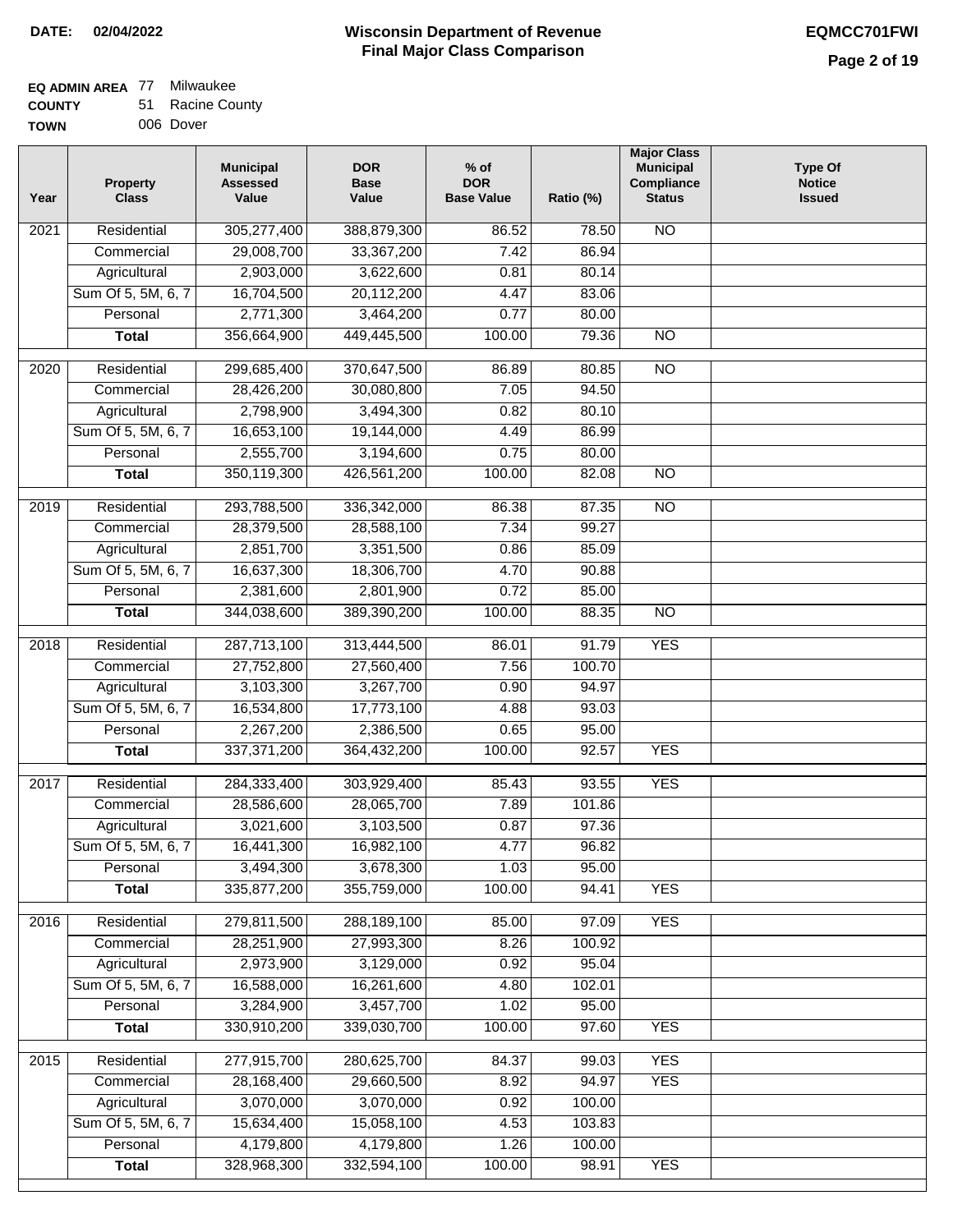٦

### **EQ ADMIN AREA** 77 Milwaukee

| <b>COUNTY</b> | 51 | <b>Racine County</b> |
|---------------|----|----------------------|
| <b>TOWN</b>   |    | 010 Norway           |

| 'N |  | 010 Norway |
|----|--|------------|
|----|--|------------|

| Year              | <b>Property</b><br><b>Class</b>    | <b>Municipal</b><br><b>Assessed</b><br>Value | <b>DOR</b><br><b>Base</b><br>Value | $%$ of<br><b>DOR</b><br><b>Base Value</b> | Ratio (%)       | <b>Major Class</b><br><b>Municipal</b><br>Compliance<br><b>Status</b> | <b>Type Of</b><br><b>Notice</b><br><b>Issued</b> |
|-------------------|------------------------------------|----------------------------------------------|------------------------------------|-------------------------------------------|-----------------|-----------------------------------------------------------------------|--------------------------------------------------|
| 2021              | Residential                        | 902,743,000                                  | 1,058,141,400                      | 92.98                                     | 85.31           | <b>NO</b>                                                             |                                                  |
|                   | Commercial                         | 44,600,100                                   | 41,722,400                         | 3.67                                      | 106.90          |                                                                       |                                                  |
|                   | Agricultural                       | 2,686,700                                    | 2,828,400                          | 0.25                                      | 94.99           |                                                                       |                                                  |
|                   | Sum Of 5, 5M, 6, 7                 | 36,901,000                                   | 33,653,700                         | 2.96                                      | 109.65          |                                                                       |                                                  |
|                   | Personal                           | 1,640,500                                    | 1,726,900                          | 0.15                                      | 95.00           |                                                                       |                                                  |
|                   | <b>Total</b>                       | 988,571,300                                  | 1,138,072,800                      | 100.00                                    | 86.86           | $\overline{NO}$                                                       |                                                  |
| $\overline{2020}$ | Residential                        | 897,107,300                                  | 965,126,600                        | 92.83                                     | 92.95           | <b>YES</b>                                                            |                                                  |
|                   | Commercial                         | 44,855,400                                   | 39,124,200                         | 3.76                                      | 114.65          |                                                                       |                                                  |
|                   | Agricultural                       | 2,724,500                                    | 2,722,700                          | 0.26                                      | 100.07          |                                                                       |                                                  |
|                   | Sum Of 5, 5M, 6, 7                 | 36,478,000                                   | 31,187,400                         | 3.00                                      | 116.96          |                                                                       |                                                  |
|                   | Personal                           | 1,544,500                                    | 1,544,500                          | 0.15                                      | 100.00          |                                                                       |                                                  |
|                   | <b>Total</b>                       | 982,709,700                                  | 1,039,705,400                      | 100.00                                    | 94.52           | <b>YES</b>                                                            |                                                  |
| $\frac{1}{2019}$  | Residential                        | 738,849,400                                  | 884,471,700                        | 92.58                                     | 83.54           | $\overline{NO}$                                                       |                                                  |
|                   | Commercial                         | 38,439,700                                   | 37,298,200                         | 3.90                                      | 103.06          |                                                                       |                                                  |
|                   | Agricultural                       | 2,604,800                                    | 2,605,000                          | 0.27                                      | 99.99           |                                                                       |                                                  |
|                   | Sum Of 5, 5M, 6, 7                 | 29,477,200                                   | 29,476,400                         | 3.09                                      | 100.00          |                                                                       |                                                  |
|                   | Personal                           | 1,525,400                                    | 1,525,400                          | 0.16                                      | 100.00          |                                                                       |                                                  |
|                   | <b>Total</b>                       | 810,896,500                                  | 955,376,700                        | 100.00                                    | 84.88           | $\overline{NO}$                                                       |                                                  |
|                   |                                    |                                              |                                    |                                           |                 |                                                                       |                                                  |
| 2018              | Residential                        | 729,389,800                                  | 845,918,400                        | 92.51                                     | 86.22           | $\overline{10}$                                                       |                                                  |
|                   | Commercial                         | 37,914,400                                   | 36,516,700                         | 3.99                                      | 103.83          |                                                                       |                                                  |
|                   | Agricultural                       | 2,535,700                                    | 2,534,700                          | 0.28                                      | 100.04          |                                                                       |                                                  |
|                   | Sum Of 5, 5M, 6, 7                 | 29,227,900                                   | 27,710,200                         | 3.03                                      | 105.48          |                                                                       |                                                  |
|                   | Personal                           | 1,762,600                                    | 1,762,600                          | 0.19                                      | 100.00          |                                                                       |                                                  |
|                   | <b>Total</b>                       | 800,830,400                                  | 914,442,600                        | 100.00                                    | 87.58           | $\overline{10}$                                                       |                                                  |
| 2017              | Residential                        | 723,751,700                                  | 785,810,200                        | 92.08                                     | 92.10           | <b>YES</b>                                                            |                                                  |
|                   | Commercial                         | 36,672,000                                   | 34,919,900                         | 4.09                                      | 105.02          |                                                                       |                                                  |
|                   | Agricultural                       | 2,486,100                                    | 2,484,800                          | 0.29                                      | 100.05          |                                                                       |                                                  |
|                   | Sum Of 5, 5M, 6, 7                 | 29,133,900                                   | 26,429,900                         | 3.10                                      | 110.23          |                                                                       |                                                  |
|                   | Personal                           | 3,743,600                                    | 3,743,600                          | 0.44                                      | 100.00          |                                                                       |                                                  |
|                   | <b>Total</b>                       | 795,787,300                                  | 853,388,400                        | 100.00                                    | 93.25           | <b>YES</b>                                                            |                                                  |
|                   | Residential                        |                                              |                                    |                                           |                 | <b>YES</b>                                                            |                                                  |
| 2016              | Commercial                         | 718,800,100<br>36,207,600                    | 750,823,200<br>35,125,200          | 91.91<br>4.30                             | 95.73<br>103.08 |                                                                       |                                                  |
|                   |                                    | 2,452,100                                    | 2,450,200                          | 0.30                                      | 100.08          |                                                                       |                                                  |
|                   | Agricultural<br>Sum Of 5, 5M, 6, 7 | 28,723,600                                   | 25,059,100                         | 3.07                                      | 114.62          |                                                                       |                                                  |
|                   | Personal                           | 3,428,300                                    | 3,428,300                          | 0.42                                      | 100.00          |                                                                       |                                                  |
|                   |                                    | 789,611,700                                  |                                    |                                           |                 |                                                                       |                                                  |
|                   | <b>Total</b>                       |                                              | 816,886,000                        | 100.00                                    | 96.66           | <b>YES</b>                                                            |                                                  |
| 2015              | Residential                        | 717,016,300                                  | 762,588,400                        | 92.00                                     | 94.02           | <b>YES</b>                                                            |                                                  |
|                   | Commercial                         | 35,202,100                                   | 34,694,500                         | 4.19                                      | 101.46          |                                                                       |                                                  |
|                   | Agricultural                       | 2,425,100                                    | 2,421,200                          | 0.29                                      | 100.16          |                                                                       |                                                  |
|                   | Sum Of 5, 5M, 6, 7                 | 27,025,900                                   | 25,133,500                         | 3.03                                      | 107.53          |                                                                       |                                                  |
|                   | Personal                           | 4,044,100                                    | 4,044,100                          | 0.49                                      | 100.00          |                                                                       |                                                  |
|                   | <b>Total</b>                       | 785,713,500                                  | 828,881,700                        | 100.00                                    | 94.79           | <b>YES</b>                                                            |                                                  |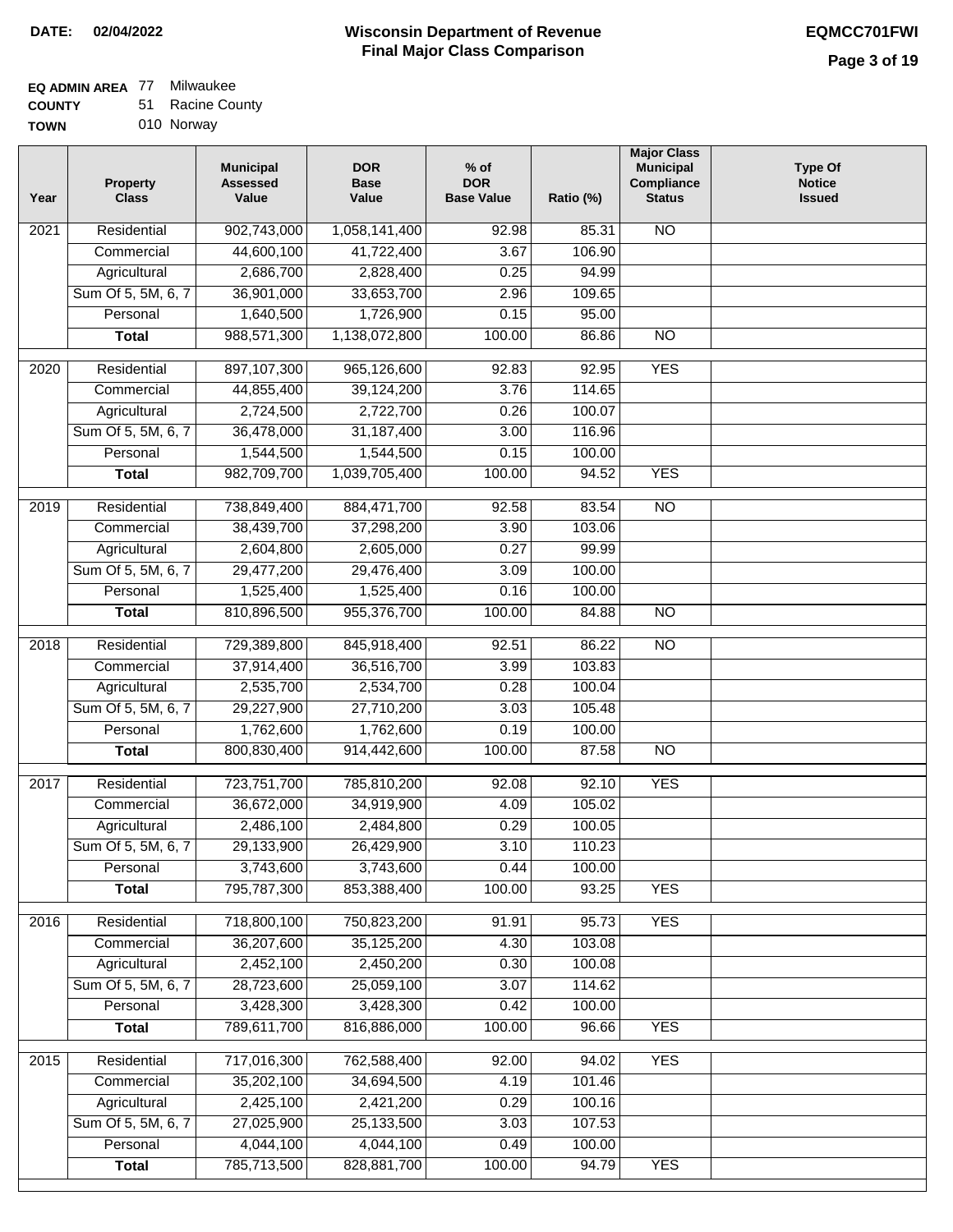### **EQ ADMIN AREA** 77 Milwaukee

**COUNTY** 51 Racine County

| --------    | --- | .           |
|-------------|-----|-------------|
| <b>TOWN</b> |     | 012 Raymond |

| Year              | Property<br><b>Class</b> | <b>Municipal</b><br><b>Assessed</b><br>Value | <b>DOR</b><br><b>Base</b><br>Value | $%$ of<br><b>DOR</b><br><b>Base Value</b> | Ratio (%) | <b>Major Class</b><br><b>Municipal</b><br>Compliance<br><b>Status</b> | Type Of<br><b>Notice</b><br><b>Issued</b> |
|-------------------|--------------------------|----------------------------------------------|------------------------------------|-------------------------------------------|-----------|-----------------------------------------------------------------------|-------------------------------------------|
| 2019              | Residential              | 339,267,000                                  | 400,369,400                        | 77.02                                     | 84.74     | $\overline{NO}$                                                       |                                           |
|                   | Commercial               | 56,751,100                                   | 60,820,900                         | 11.70                                     | 93.31     | <b>YES</b>                                                            |                                           |
|                   | Agricultural             | 3,294,700                                    | 3,294,200                          | 0.63                                      | 100.02    |                                                                       |                                           |
|                   | Sum Of 5, 5M, 6, 7       | 50,562,500                                   | 53,807,100                         | 10.35                                     | 93.97     | <b>YES</b>                                                            |                                           |
|                   | Personal                 | 1,539,550                                    | 1,539,600                          | 0.30                                      | 100.00    |                                                                       |                                           |
|                   | <b>Total</b>             | 451,414,850                                  | 519,831,200                        | 100.00                                    | 86.84     | $\overline{NO}$                                                       |                                           |
| 2018              | Residential              | 333,458,700                                  | 399,864,000                        | 77.94                                     | 83.39     | $\overline{NO}$                                                       |                                           |
|                   | Commercial               | 53,027,500                                   | 55,029,700                         | 10.73                                     | 96.36     | <b>YES</b>                                                            |                                           |
|                   | Agricultural             | 3,208,000                                    | 3,206,100                          | 0.62                                      | 100.06    |                                                                       |                                           |
|                   | Sum Of 5, 5M, 6, 7       | 51,031,700                                   | 53,286,200                         | 10.39                                     | 95.77     | <b>YES</b>                                                            |                                           |
|                   | Personal                 | 1,652,100                                    | 1,652,100                          | 0.32                                      | 100.00    |                                                                       |                                           |
|                   | <b>Total</b>             | 442,378,000                                  | 513,038,100                        | 100.00                                    | 86.23     | $\overline{NO}$                                                       |                                           |
| $\overline{2017}$ | Residential              | 329,921,900                                  | 364, 138, 700                      | 76.72                                     | 90.60     | <b>YES</b>                                                            |                                           |
|                   | Commercial               | 52,288,600                                   | 54,024,900                         | 11.38                                     | 96.79     | <b>YES</b>                                                            |                                           |
|                   | Agricultural             | 3,129,900                                    | 3,129,200                          | 0.66                                      | 100.02    |                                                                       |                                           |
|                   | Sum Of 5, 5M, 6, 7       | 49,933,800                                   | 49,244,200                         | 10.37                                     | 101.40    | <b>YES</b>                                                            |                                           |
|                   | Personal                 | 4,120,500                                    | 4,120,600                          | 0.87                                      | 100.00    |                                                                       |                                           |
|                   | <b>Total</b>             | 439,394,700                                  | 474,657,600                        | 100.00                                    | 92.57     | <b>YES</b>                                                            |                                           |
| 2016              | Residential              | 325,777,800                                  | 346,419,700                        | 76.34                                     | 94.04     | <b>YES</b>                                                            |                                           |
|                   | Commercial               | 50,674,100                                   | 52,882,200                         | 11.65                                     | 95.82     | <b>YES</b>                                                            |                                           |
|                   | Agricultural             | 2,985,900                                    | 3,080,300                          | 0.68                                      | 96.94     |                                                                       |                                           |
|                   | Sum Of 5, 5M, 6, 7       | 49,609,100                                   | 47,408,500                         | 10.45                                     | 104.64    | <b>YES</b>                                                            |                                           |
|                   | Personal                 | 3,849,850                                    | 3,968,900                          | 0.87                                      | 97.00     |                                                                       |                                           |
|                   | <b>Total</b>             | 432,896,750                                  | 453,759,600                        | 100.00                                    | 95.40     | <b>YES</b>                                                            |                                           |
| 2015              | Residential              | 321,427,900                                  | 345,718,400                        | 76.33                                     | 92.97     | <b>YES</b>                                                            |                                           |
|                   | Commercial               | 48,887,200                                   | 53,243,100                         | 11.76                                     | 91.82     | <b>YES</b>                                                            |                                           |
|                   | Agricultural             | 2,957,600                                    | 3,052,200                          | 0.67                                      | 96.90     |                                                                       |                                           |
|                   | Sum Of 5, 5M, 6, 7       | 49,375,600                                   | 47,138,400                         | 10.41                                     | 104.75    | <b>YES</b>                                                            |                                           |
|                   | Personal                 | 3,641,800                                    | 3,754,400                          | 0.83                                      | 97.00     |                                                                       |                                           |
|                   | <b>Total</b>             | 426,290,100                                  | 452,906,500                        | 100.00                                    | 94.12     | <b>YES</b>                                                            |                                           |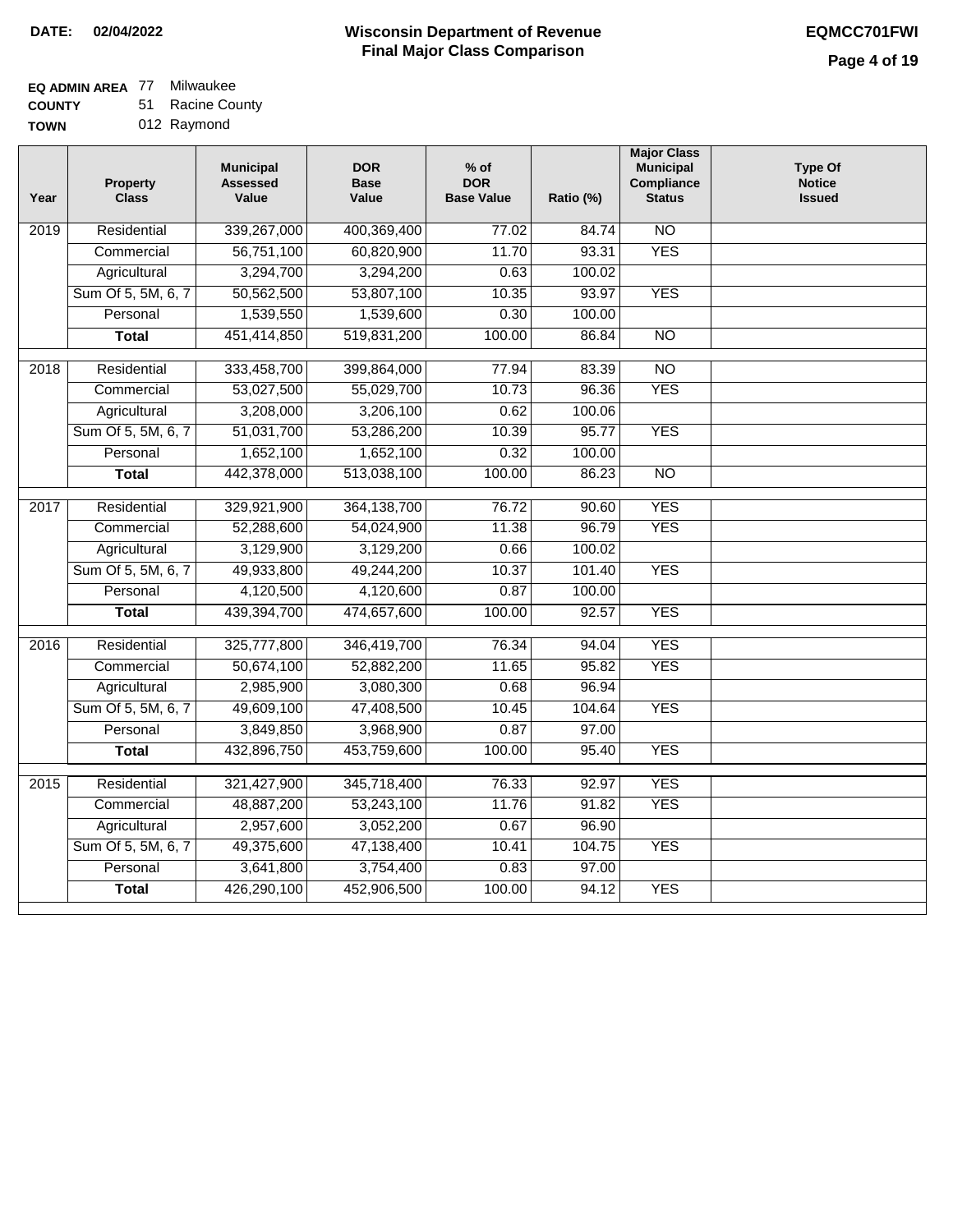## **EQ ADMIN AREA** 77 Milwaukee

**COUNTY TOWN** 51 Racine County 016 Waterford

| Year | <b>Property</b><br><b>Class</b> | <b>Municipal</b><br><b>Assessed</b><br>Value | <b>DOR</b><br><b>Base</b><br>Value | $%$ of<br><b>DOR</b><br><b>Base Value</b> | Ratio (%)         | <b>Major Class</b><br><b>Municipal</b><br>Compliance<br><b>Status</b> | <b>Type Of</b><br><b>Notice</b><br><b>Issued</b> |
|------|---------------------------------|----------------------------------------------|------------------------------------|-------------------------------------------|-------------------|-----------------------------------------------------------------------|--------------------------------------------------|
| 2021 | Residential                     | 770,206,410                                  | 788,539,000                        | 93.11                                     | 97.68             | <b>YES</b>                                                            |                                                  |
|      | Commercial                      | 22,334,700                                   | 24,206,800                         | 2.86                                      | 92.27             |                                                                       |                                                  |
|      | Agricultural                    | 2,741,400                                    | 3,026,200                          | 0.36                                      | 90.59             |                                                                       |                                                  |
|      | Sum Of 5, 5M, 6, 7              | 22,246,350                                   | 30,440,300                         | 3.59                                      | 73.08             |                                                                       |                                                  |
|      | Personal                        | 670,400                                      | 691,100                            | 0.08                                      | 97.00             |                                                                       |                                                  |
|      | <b>Total</b>                    | 818,199,260                                  | 846,903,400                        | 100.00                                    | 96.61             | <b>YES</b>                                                            |                                                  |
|      |                                 |                                              |                                    |                                           |                   |                                                                       |                                                  |
| 2020 | Residential                     | 753,197,810                                  | 765,072,200                        | 93.19                                     | $\frac{1}{98.45}$ | <b>YES</b>                                                            |                                                  |
|      | Commercial                      | 22,242,700                                   | 22,725,200                         | 2.77                                      | 97.88             |                                                                       |                                                  |
|      | Agricultural                    | 2,647,700                                    | 2,921,700                          | 0.36                                      | 90.62             |                                                                       |                                                  |
|      | Sum Of 5, 5M, 6, 7              | 22,531,350                                   | 29,448,700                         | 3.59                                      | 76.51             |                                                                       |                                                  |
|      | Personal                        | 743,900                                      | 774,900                            | 0.09                                      | 96.00             | <b>YES</b>                                                            |                                                  |
|      | <b>Total</b>                    | 801,363,460                                  | 820,942,700                        | 100.00                                    | 97.62             |                                                                       |                                                  |
| 2019 | Residential                     | 733,931,210                                  | 759,887,000                        | 93.34                                     | 96.58             | <b>YES</b>                                                            |                                                  |
|      | Commercial                      | 21,539,000                                   | 21,284,900                         | 2.61                                      | 101.19            |                                                                       |                                                  |
|      | Agricultural                    | 2,525,200                                    | 2,815,800                          | 0.35                                      | 89.68             |                                                                       |                                                  |
|      | Sum Of 5, 5M, 6, 7              | 22,873,850                                   | 29,264,500                         | 3.59                                      | 78.16             |                                                                       |                                                  |
|      | Personal                        | 837,100                                      | 863,000                            | 0.11                                      | 97.00             |                                                                       |                                                  |
|      | <b>Total</b>                    | 781,706,360                                  | 814,115,200                        | 100.00                                    | 96.02             | <b>YES</b>                                                            |                                                  |
| 2018 | Residential                     | 724,027,510                                  | 737,482,300                        | 93.58                                     | 98.18             | <b>YES</b>                                                            |                                                  |
|      | Commercial                      | 18,382,000                                   | 18,445,900                         | 2.34                                      | 99.65             |                                                                       |                                                  |
|      | Agricultural                    | 2,459,100                                    | 2,747,800                          | 0.35                                      | 89.49             |                                                                       |                                                  |
|      | Sum Of 5, 5M, 6, 7              | 22,817,850                                   | 29,072,300                         | 3.69                                      | 78.49             |                                                                       |                                                  |
|      | Personal                        | 357,400                                      | 368,500                            | 0.05                                      | 96.99             |                                                                       |                                                  |
|      | <b>Total</b>                    | 768,043,860                                  | 788,116,800                        | 100.00                                    | 97.45             | <b>YES</b>                                                            |                                                  |
| 2017 | Residential                     | 710,981,910                                  | 728,935,000                        | 93.60                                     | 97.54             | <b>YES</b>                                                            |                                                  |
|      | Commercial                      | 16,997,900                                   | 16,917,000                         | 2.17                                      | 100.48            |                                                                       |                                                  |
|      | Agricultural                    | 2,399,400                                    | 2,691,800                          | 0.35                                      | 89.14             |                                                                       |                                                  |
|      | Sum Of 5, 5M, 6, 7              | 23,985,050                                   | 28,598,400                         | 3.67                                      | 83.87             |                                                                       |                                                  |
|      | Personal                        | 1,618,700                                    | 1,668,700                          | 0.21                                      | 97.00             |                                                                       |                                                  |
|      | <b>Total</b>                    | 755,982,960                                  | 778,810,900                        | 100.00                                    | 97.07             | <b>YES</b>                                                            |                                                  |
| 2016 | Residential                     | 704,464,610                                  | 724,312,600                        | 93.61                                     | 97.26             | <b>YES</b>                                                            |                                                  |
|      | Commercial                      | 16,903,700                                   | 16,939,900                         | 2.19                                      | 99.79             |                                                                       |                                                  |
|      | Agricultural                    | 2,360,900                                    | 2,672,200                          | 0.35                                      | 88.35             |                                                                       |                                                  |
|      | Sum Of 5, 5M, 6, 7              | 24,056,350                                   | 28,104,700                         | 3.63                                      | 85.60             |                                                                       |                                                  |
|      | Personal                        | 1,694,900                                    | 1,694,900                          | 0.22                                      | 100.00            |                                                                       |                                                  |
|      | <b>Total</b>                    | 749,480,460                                  | 773,724,300                        | 100.00                                    | 96.87             | <b>YES</b>                                                            |                                                  |
| 2015 | Residential                     | 697,020,410                                  | 688,954,600                        | 93.16                                     | 101.17            | <b>YES</b>                                                            |                                                  |
|      | Commercial                      | 16,552,600                                   | 18,021,200                         | 2.44                                      | 91.85             |                                                                       |                                                  |
|      | Agricultural                    | 2,339,200                                    | 2,660,200                          | 0.36                                      | 87.93             |                                                                       |                                                  |
|      | Sum Of 5, 5M, 6, 7              | 24,101,950                                   | 27,074,200                         | 3.66                                      | 89.02             |                                                                       |                                                  |
|      | Personal                        | 2,876,000                                    | 2,819,600                          | 0.38                                      | 102.00            |                                                                       |                                                  |
|      | <b>Total</b>                    | 742,890,160                                  | 739,529,800                        | 100.00                                    | 100.45            | <b>YES</b>                                                            |                                                  |
|      |                                 |                                              |                                    |                                           |                   |                                                                       |                                                  |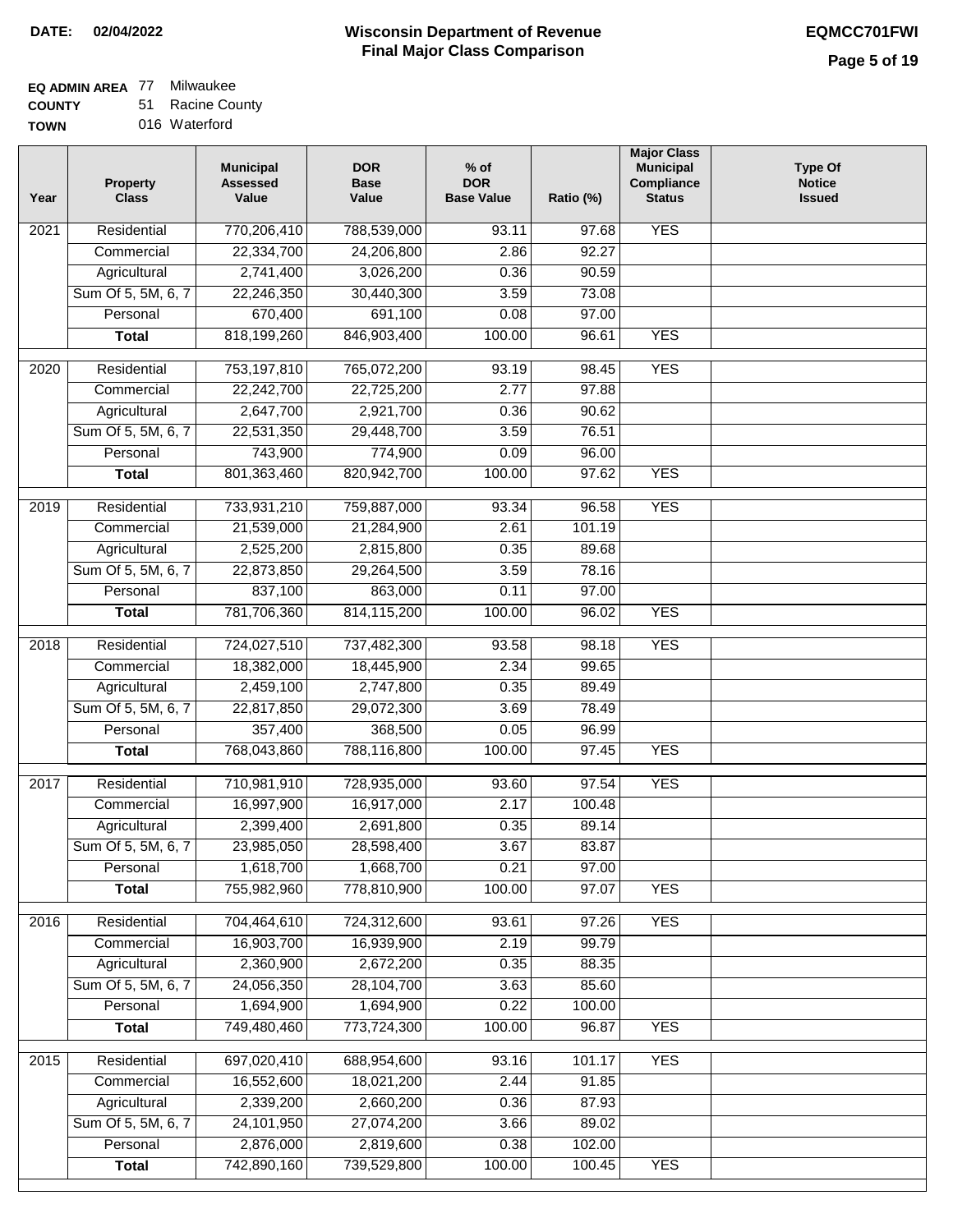### **EQ ADMIN AREA** 77 Milwaukee

**COUNTY TOWN** 51 Racine County 018 Yorkville

| Year               | <b>Property</b><br><b>Class</b> | <b>Municipal</b><br><b>Assessed</b><br>Value | <b>DOR</b><br><b>Base</b><br>Value | $%$ of<br><b>DOR</b><br><b>Base Value</b> | Ratio (%) | <b>Major Class</b><br><b>Municipal</b><br>Compliance<br><b>Status</b> | <b>Type Of</b><br><b>Notice</b><br><b>Issued</b> |
|--------------------|---------------------------------|----------------------------------------------|------------------------------------|-------------------------------------------|-----------|-----------------------------------------------------------------------|--------------------------------------------------|
| 2018               | Residential                     | 271,271,500                                  | 280,037,900                        | 58.45                                     | 96.87     | <b>YES</b>                                                            |                                                  |
|                    | Commercial                      | 154,676,900                                  | 156,047,900                        | 32.57                                     | 99.12     | <b>YES</b>                                                            |                                                  |
|                    | Agricultural                    | 3,248,600                                    | 3,248,100                          | 0.68                                      | 100.02    |                                                                       |                                                  |
|                    | Sum Of 5, 5M, 6, 7              | 31,402,500                                   | 33,802,300                         | 7.06                                      | 92.90     |                                                                       |                                                  |
|                    | Personal                        | 5,950,700                                    | 5,950,700                          | 1.24                                      | 100.00    |                                                                       |                                                  |
|                    | <b>Total</b>                    | 466,550,200                                  | 479,086,900                        | 100.00                                    | 97.38     | <b>YES</b>                                                            |                                                  |
| 2017               | Residential                     | 264,235,300                                  | 260,052,000                        | 54.38                                     | 101.61    | <b>YES</b>                                                            |                                                  |
|                    | Commercial                      | 160,611,000                                  | 162,002,900                        | 33.88                                     | 99.14     | <b>YES</b>                                                            |                                                  |
|                    | Agricultural                    | 3,178,100                                    | 3,177,400                          | 0.66                                      | 100.02    |                                                                       |                                                  |
|                    | Sum Of 5, 5M, 6, 7              | 31,182,200                                   | 32,480,000                         | 6.79                                      | 96.00     |                                                                       |                                                  |
|                    | Personal                        | 19,908,500                                   | 20,524,200                         | 4.29                                      | 97.00     |                                                                       |                                                  |
|                    | <b>Total</b>                    | 479,115,100                                  | 478,236,500                        | 100.00                                    | 100.18    | <b>YES</b>                                                            |                                                  |
|                    |                                 |                                              |                                    |                                           |           |                                                                       |                                                  |
| $\overline{20}$ 16 | Residential                     | 260,786,400                                  | 249,220,900                        | 52.95                                     | 104.64    | <b>YES</b>                                                            |                                                  |
|                    | Commercial                      | 161,453,600                                  | 162,618,900                        | 34.55                                     | 99.28     | <b>YES</b>                                                            |                                                  |
|                    | Agricultural                    | 3,130,700                                    | 3,129,100                          | 0.66                                      | 100.05    |                                                                       |                                                  |
|                    | Sum Of 5, 5M, 6, 7              | 31,209,800                                   | 31,936,700                         | 6.78                                      | 97.72     |                                                                       |                                                  |
|                    | Personal                        | 22,602,900                                   | 23,792,500                         | 5.05                                      | 95.00     |                                                                       |                                                  |
|                    | <b>Total</b>                    | 479,183,400                                  | 470,698,100                        | 100.00                                    | 101.80    | <b>YES</b>                                                            |                                                  |
| 2015               | Residential                     | 257,628,800                                  | 261,579,600                        | 53.17                                     | 98.49     | <b>YES</b>                                                            |                                                  |
|                    | Commercial                      | 159,955,700                                  | 172,884,600                        | 35.14                                     | 92.52     | <b>YES</b>                                                            |                                                  |
|                    | Agricultural                    | 3,096,300                                    | 3,096,400                          | 0.63                                      | 100.00    |                                                                       |                                                  |
|                    | Sum Of 5, 5M, 6, 7              | 31,242,700                                   | 33,430,600                         | 6.80                                      | 93.46     | <b>YES</b>                                                            |                                                  |
|                    | Personal                        | 20,586,000                                   | 20,984,600                         | 4.27                                      | 98.10     |                                                                       |                                                  |
|                    | <b>Total</b>                    | 472,509,500                                  | 491,975,800                        | 100.00                                    | 96.04     | <b>YES</b>                                                            |                                                  |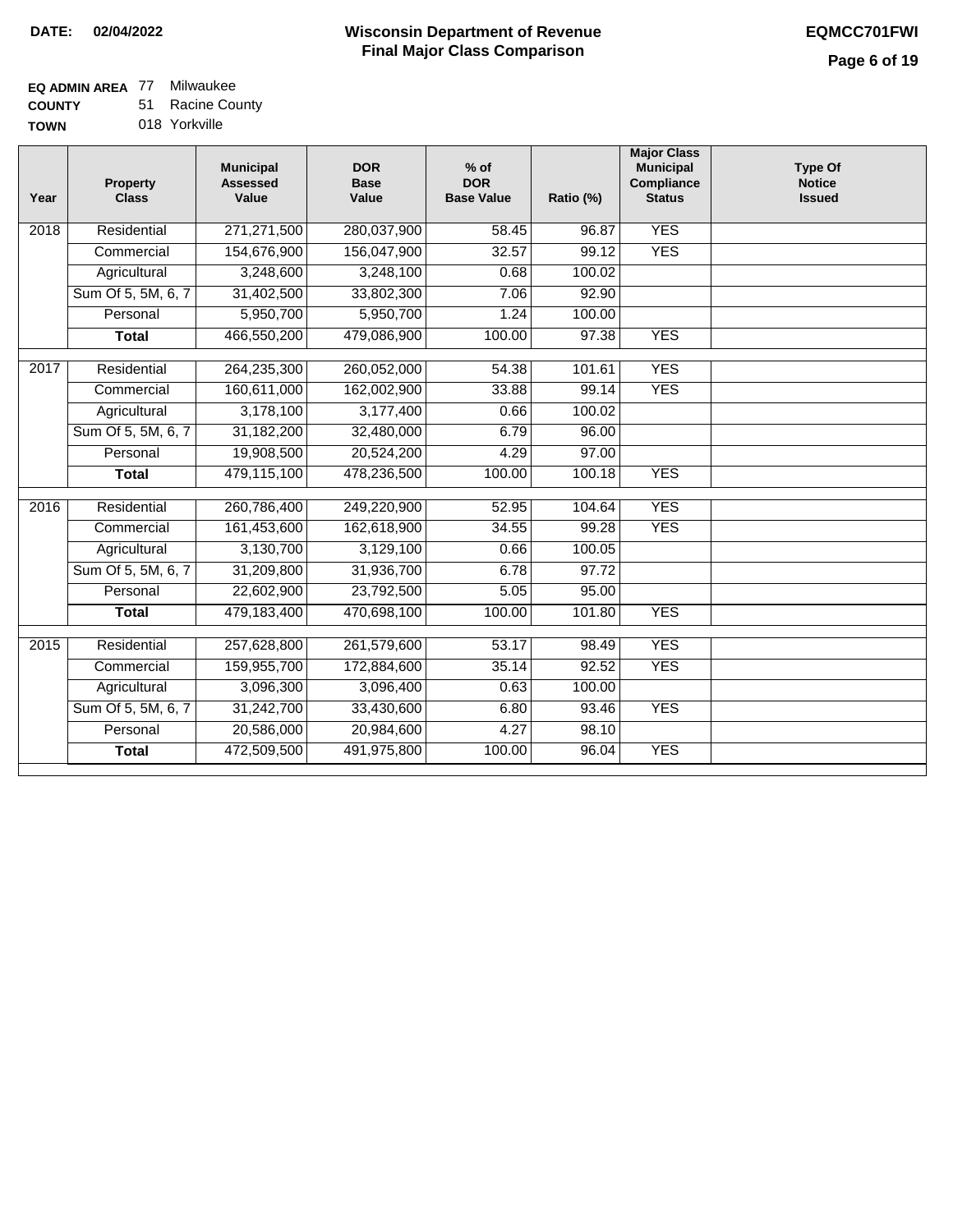## **EQ ADMIN AREA** 77 Milwaukee

**COUNTY VILLAGE** 51 Racine County

| GЕ |  | 104 Caledonia |
|----|--|---------------|
|----|--|---------------|

| Year              | <b>Property</b><br><b>Class</b> | <b>Municipal</b><br><b>Assessed</b><br>Value | <b>DOR</b><br><b>Base</b><br>Value | $%$ of<br><b>DOR</b><br><b>Base Value</b> | Ratio (%) | <b>Major Class</b><br><b>Municipal</b><br>Compliance<br><b>Status</b> | <b>Type Of</b><br><b>Notice</b><br><b>Issued</b> |
|-------------------|---------------------------------|----------------------------------------------|------------------------------------|-------------------------------------------|-----------|-----------------------------------------------------------------------|--------------------------------------------------|
| 2021              | Residential                     | 2,413,800,200                                | 2,357,451,300                      | 88.23                                     | 102.39    | <b>YES</b>                                                            |                                                  |
|                   | Commercial                      | 239,835,600                                  | 242,401,900                        | 9.07                                      | 98.94     |                                                                       |                                                  |
|                   | Agricultural                    | 2,398,000                                    | 2,396,700                          | 0.09                                      | 100.05    |                                                                       |                                                  |
|                   | Sum Of 5, 5M, 6, 7              | 60,351,300                                   | 63,985,100                         | 2.39                                      | 94.32     |                                                                       |                                                  |
|                   | Personal                        | 5,642,700                                    | 5,642,700                          | 0.21                                      | 100.00    |                                                                       |                                                  |
|                   | <b>Total</b>                    | 2,722,027,800                                | 2,671,877,700                      | 100.00                                    | 101.88    | <b>YES</b>                                                            |                                                  |
| 2020              | Residential                     | 2,044,322,500                                | 2,183,777,900                      | 88.11                                     | 93.61     | <b>YES</b>                                                            |                                                  |
|                   | Commercial                      | 226,438,000                                  | 226,874,300                        | 9.15                                      | 99.81     |                                                                       |                                                  |
|                   | Agricultural                    | 2,208,900                                    | 2,295,400                          | 0.09                                      | 96.23     |                                                                       |                                                  |
|                   | Sum Of 5, 5M, 6, 7              | 52,710,200                                   | 59,758,100                         | 2.41                                      | 88.21     |                                                                       |                                                  |
|                   | Personal                        | 5,361,400                                    | 5,643,500                          | 0.23                                      | 95.00     |                                                                       |                                                  |
|                   | <b>Total</b>                    | 2,331,041,000                                | 2,478,349,200                      | 100.00                                    | 94.06     | <b>YES</b>                                                            |                                                  |
| 2019              | Residential                     | 2,026,549,300                                | 2,005,475,000                      | 87.92                                     | 101.05    | <b>YES</b>                                                            |                                                  |
|                   | Commercial                      | 222,211,100                                  | 211,478,100                        | 9.27                                      | 105.08    |                                                                       |                                                  |
|                   | Agricultural                    | 2,210,300                                    | 2,211,600                          | 0.10                                      | 99.94     |                                                                       |                                                  |
|                   | Sum Of 5, 5M, 6, 7              | 53,037,800                                   | 56,658,500                         | 2.48                                      | 93.61     |                                                                       |                                                  |
|                   | Personal                        | 5,247,600                                    | 5,247,600                          | 0.23                                      | 100.00    |                                                                       |                                                  |
|                   | <b>Total</b>                    | 2,309,256,100                                | 2,281,070,800                      | 100.00                                    | 101.24    | <b>YES</b>                                                            |                                                  |
|                   |                                 |                                              |                                    |                                           |           |                                                                       |                                                  |
| $\overline{2018}$ | Residential                     | 1,722,782,800                                | 1,855,247,700                      | 87.21                                     | 92.86     | <b>YES</b>                                                            |                                                  |
|                   | Commercial                      | 205, 152, 500                                | 211,523,900                        | 9.94                                      | 96.99     |                                                                       |                                                  |
|                   | Agricultural                    | 2,065,500                                    | 2,153,300                          | 0.10                                      | 95.92     |                                                                       |                                                  |
|                   | Sum Of 5, 5M, 6, 7              | 48,592,800                                   | 53,609,400                         | 2.52                                      | 90.64     |                                                                       |                                                  |
|                   | Personal                        | 4,493,500                                    | 4,831,700                          | 0.23                                      | 93.00     |                                                                       |                                                  |
|                   | <b>Total</b>                    | 1,983,087,100                                | 2,127,366,000                      | 100.00                                    | 93.22     | <b>YES</b>                                                            |                                                  |
| 2017              | Residential                     | 1,710,308,900                                | 1,786,459,100                      | 86.78                                     | 95.74     | <b>YES</b>                                                            |                                                  |
|                   | Commercial                      | 197,213,500                                  | 206,806,500                        | 10.05                                     | 95.36     | <b>YES</b>                                                            |                                                  |
|                   | Agricultural                    | 2,063,400                                    | 2,099,800                          | 0.10                                      | 98.27     |                                                                       |                                                  |
|                   | Sum Of 5, 5M, 6, 7              | 48,469,900                                   | 52,080,300                         | 2.53                                      | 93.07     |                                                                       |                                                  |
|                   | Personal                        | 11,045,800                                   | 11,271,200                         | 0.55                                      | 98.00     |                                                                       |                                                  |
|                   | <b>Total</b>                    | 1,969,101,500                                | 2,058,716,900                      | 100.00                                    | 95.65     | <b>YES</b>                                                            |                                                  |
| 2016              | Residential                     | 1,701,130,400                                | 1,708,845,000                      | 86.84                                     | 99.55     | <b>YES</b>                                                            |                                                  |
|                   | Commercial                      | 185,870,500                                  | 194,696,900                        | 9.89                                      | 95.47     |                                                                       |                                                  |
|                   | Agricultural                    | 2,089,700                                    | 2,091,800                          | 0.11                                      | 99.90     |                                                                       |                                                  |
|                   | Sum Of 5, 5M, 6, 7              | 48,076,200                                   | 50,455,700                         | 2.56                                      | 95.28     |                                                                       |                                                  |
|                   | Personal                        | 11,819,300                                   | 11,819,300                         | 0.60                                      | 100.00    |                                                                       |                                                  |
|                   | <b>Total</b>                    | 1,948,986,100                                | 1,967,908,700                      | 100.00                                    | 99.04     | <b>YES</b>                                                            |                                                  |
|                   |                                 |                                              |                                    |                                           |           |                                                                       |                                                  |
| 2015              | Residential                     | 1,689,814,200                                | 1,664,808,500                      | 86.71                                     | 101.50    | <b>YES</b>                                                            |                                                  |
|                   | Commercial                      | 182,719,600                                  | 194,455,900                        | 10.13                                     | 93.96     | <b>YES</b>                                                            |                                                  |
|                   | Agricultural                    | 2,063,000                                    | 2,092,200                          | 0.11                                      | 98.60     |                                                                       |                                                  |
|                   | Sum Of 5, 5M, 6, 7              | 46, 153, 900                                 | 47,886,300                         | 2.49                                      | 96.38     |                                                                       |                                                  |
|                   | Personal                        | 10,716,500                                   | 10,824,700                         | 0.56                                      | 99.00     |                                                                       |                                                  |
|                   | <b>Total</b>                    | 1,931,467,200                                | 1,920,067,600                      | 100.00                                    | 100.59    | <b>YES</b>                                                            |                                                  |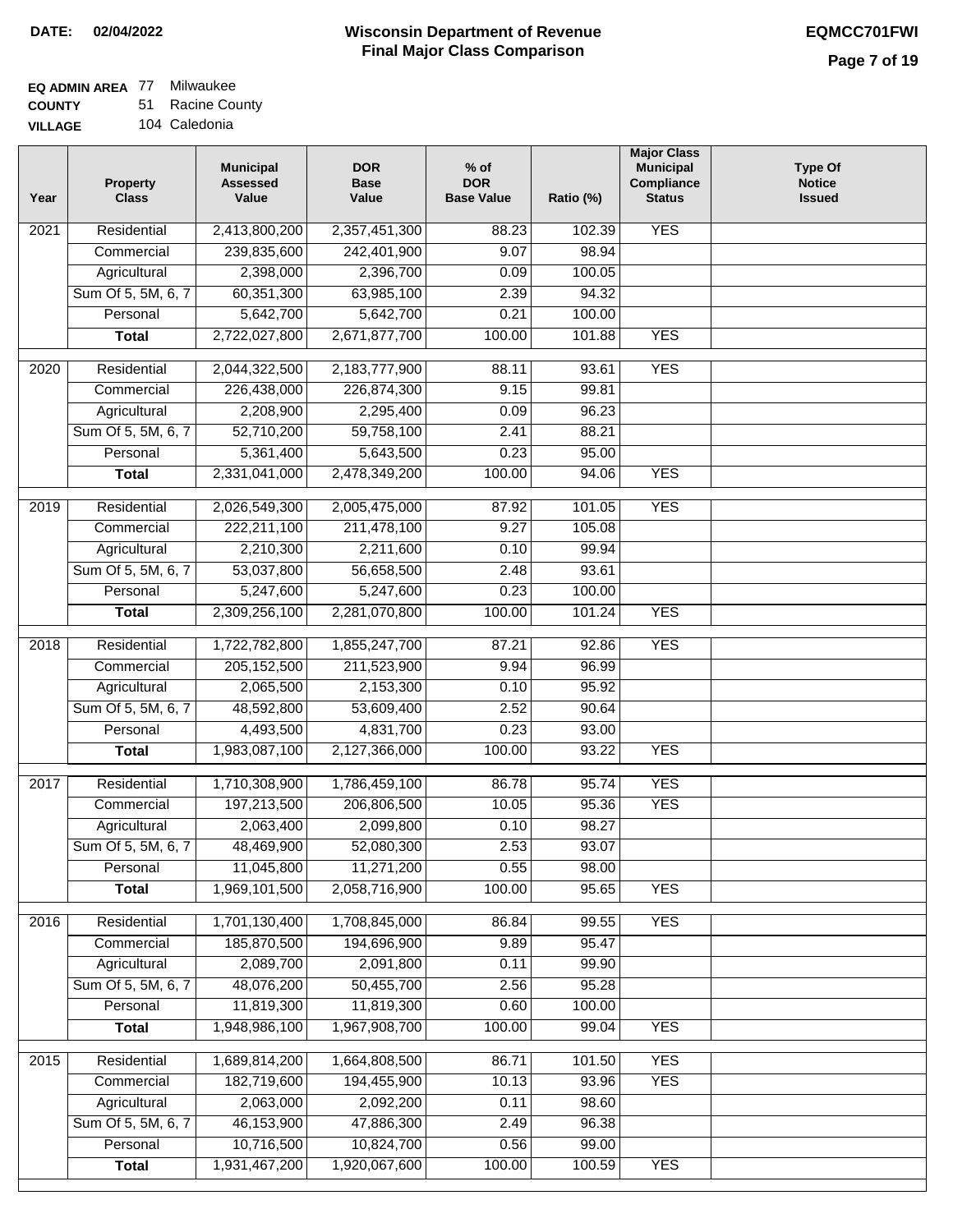#### **EQ ADMIN AREA** 77 Milwaukee **COUNTY** 51 Racine County

**VILLAGE** 121 Elmwood Park

| Year | <b>Property</b><br><b>Class</b> | <b>Municipal</b><br><b>Assessed</b><br>Value | <b>DOR</b><br><b>Base</b><br>Value | $%$ of<br><b>DOR</b><br><b>Base Value</b> | Ratio (%) | <b>Major Class</b><br><b>Municipal</b><br>Compliance<br><b>Status</b> | <b>Type Of</b><br><b>Notice</b><br><b>Issued</b> |
|------|---------------------------------|----------------------------------------------|------------------------------------|-------------------------------------------|-----------|-----------------------------------------------------------------------|--------------------------------------------------|
| 2021 | Residential                     | 46,759,800                                   | 46,272,800                         | 97.89                                     | 101.05    | <b>YES</b>                                                            |                                                  |
|      | Commercial                      | 900,000                                      | 900,000                            | 1.90                                      | 100.00    |                                                                       |                                                  |
|      | Agricultural                    | 0                                            | 0                                  | 0.00                                      | 0.00      |                                                                       |                                                  |
|      | Sum Of 5, 5M, 6, 7              | 0                                            | 0                                  | 0.00                                      | 0.00      |                                                                       |                                                  |
|      | Personal                        | 96,800                                       | 96,800                             | 0.20                                      | 100.00    |                                                                       |                                                  |
|      | <b>Total</b>                    | 47,756,600                                   | 47,269,600                         | 100.00                                    | 101.03    | <b>YES</b>                                                            |                                                  |
| 2020 | Residential                     | 38,771,800                                   | 43,215,700                         | 97.73                                     | 89.72     | $\overline{10}$                                                       |                                                  |
|      | Commercial                      | 900,000                                      | 900,000                            | 2.04                                      | 100.00    |                                                                       |                                                  |
|      | Agricultural                    | 0                                            | 0                                  | 0.00                                      | 0.00      |                                                                       |                                                  |
|      | Sum Of 5, 5M, 6, 7              | $\Omega$                                     | $\Omega$                           | 0.00                                      | 0.00      |                                                                       |                                                  |
|      | Personal                        | 95,850                                       | 105,300                            | 0.24                                      | 91.03     |                                                                       |                                                  |
|      | <b>Total</b>                    | 39,767,650                                   | 44,221,000                         | 100.00                                    | 89.93     | <b>NO</b>                                                             |                                                  |
| 2019 | Residential                     | 38,766,800                                   | 42,363,000                         | 97.68                                     | 91.51     | <b>YES</b>                                                            |                                                  |
|      | Commercial                      | 900,000                                      | 900,000                            | 2.08                                      | 100.00    |                                                                       |                                                  |
|      | Agricultural                    | 0                                            | 0                                  | 0.00                                      | 0.00      |                                                                       |                                                  |
|      | Sum Of 5, 5M, 6, 7              | $\Omega$                                     | $\Omega$                           | 0.00                                      | 0.00      |                                                                       |                                                  |
|      | Personal                        | 99,600                                       | 108,300                            | 0.25                                      | 91.97     |                                                                       |                                                  |
|      | <b>Total</b>                    | 39,766,400                                   | 43,371,300                         | 100.00                                    | 91.69     | <b>YES</b>                                                            |                                                  |
| 2018 | Residential                     | 38,661,800                                   | 39,519,500                         | 97.50                                     | 97.83     | <b>YES</b>                                                            |                                                  |
|      | Commercial                      | 900,000                                      | 900,000                            | 2.22                                      | 100.00    |                                                                       |                                                  |
|      | Agricultural                    | 0                                            | 0                                  | 0.00                                      | 0.00      |                                                                       |                                                  |
|      | Sum Of 5, 5M, 6, 7              | $\Omega$                                     | $\Omega$                           | 0.00                                      | 0.00      |                                                                       |                                                  |
|      | Personal                        | 112,700                                      | 112,700                            | 0.28                                      | 100.00    |                                                                       |                                                  |
|      | <b>Total</b>                    | 39,674,500                                   | 40,532,200                         | 100.00                                    | 97.88     | <b>YES</b>                                                            |                                                  |
| 2017 | Residential                     | 33,625,000                                   | 37,605,200                         | 97.24                                     | 89.42     | $\overline{NO}$                                                       |                                                  |
|      | Commercial                      | 900,000                                      | 900,000                            | 2.33                                      | 100.00    |                                                                       |                                                  |
|      | Agricultural                    | 0                                            | 0                                  | 0.00                                      | 0.00      |                                                                       |                                                  |
|      | Sum Of 5, 5M, 6, 7              | $\overline{0}$                               | $\overline{0}$                     | 0.00                                      | 0.00      |                                                                       |                                                  |
|      | Personal                        | 147,400                                      | 167,500                            | 0.43                                      | 88.00     |                                                                       |                                                  |
|      | <b>Total</b>                    | 34,672,400                                   | 38,672,700                         | 100.00                                    | 89.66     | <b>NO</b>                                                             |                                                  |
| 2016 | Residential                     | 33,676,000                                   | 35,881,000                         | 97.02                                     | 93.85     | <b>YES</b>                                                            |                                                  |
|      | Commercial                      | 900,000                                      | 900,000                            | 2.43                                      | 100.00    |                                                                       |                                                  |
|      | Agricultural                    | 0                                            | 0                                  | 0.00                                      | 0.00      |                                                                       |                                                  |
|      | Sum Of 5, 5M, 6, 7              | 0                                            | 0                                  | 0.00                                      | 0.00      |                                                                       |                                                  |
|      | Personal                        | 184,350                                      | 202,600                            | 0.55                                      | 90.99     |                                                                       |                                                  |
|      | <b>Total</b>                    | 34,760,350                                   | 36,983,600                         | 100.00                                    | 93.99     | <b>YES</b>                                                            |                                                  |
| 2015 | Residential                     | 33,721,000                                   | 35, 177, 500                       | 95.94                                     | 95.86     | <b>YES</b>                                                            |                                                  |
|      | Commercial                      | 1,105,000                                    | 1,105,000                          | 3.01                                      | 100.00    |                                                                       |                                                  |
|      | Agricultural                    | 0                                            | 0                                  | 0.00                                      | 0.00      |                                                                       |                                                  |
|      | Sum Of 5, 5M, 6, 7              | 0                                            | 0                                  | 0.00                                      | 0.00      |                                                                       |                                                  |
|      | Personal                        | 383,900                                      | 383,900                            | 1.05                                      | 100.00    |                                                                       |                                                  |
|      | <b>Total</b>                    | 35,209,900                                   | 36,666,400                         | 100.00                                    | 96.03     | <b>YES</b>                                                            |                                                  |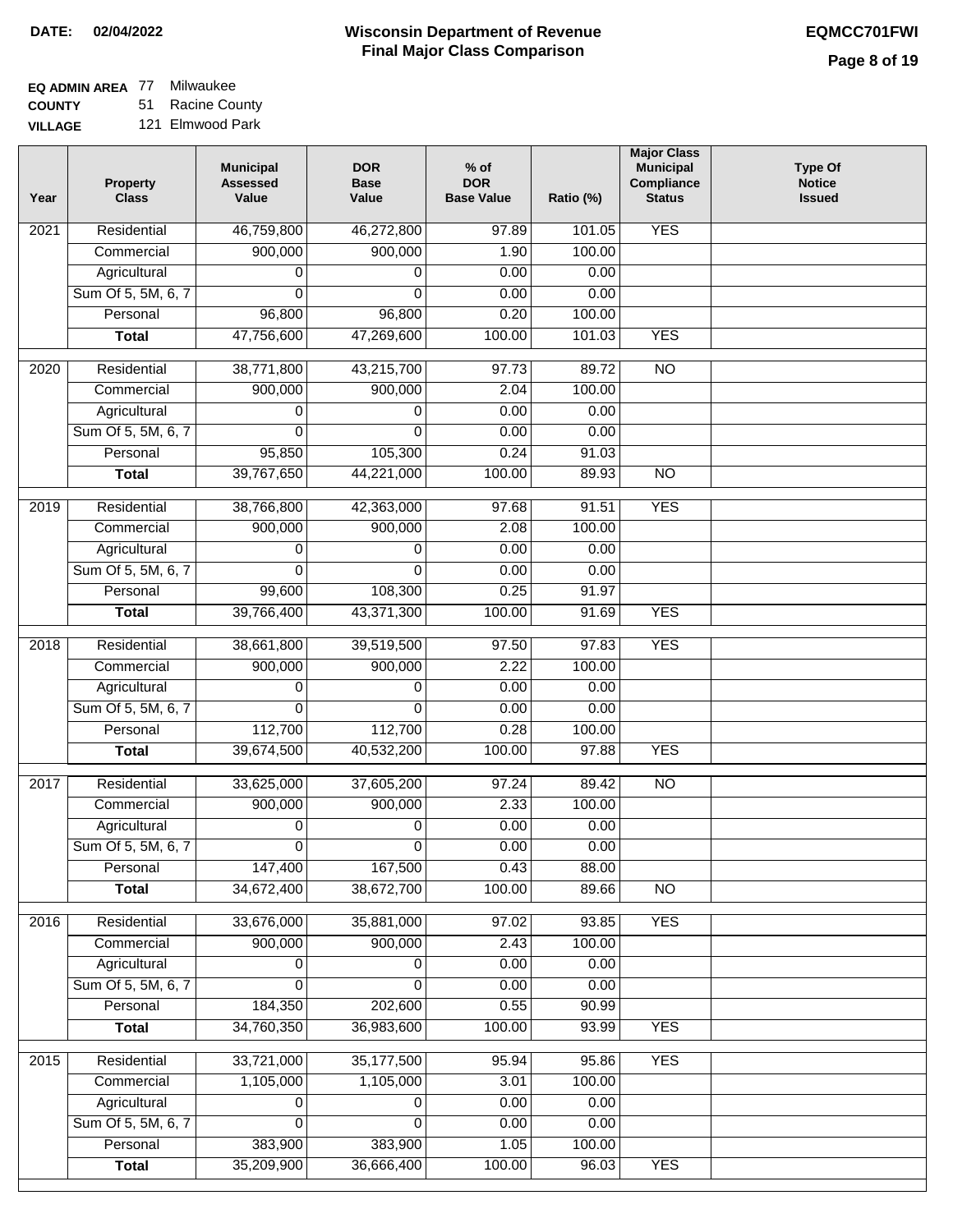#### **EQ ADMIN AREA** 77 Milwaukee **COUNTY** 51 Racine County

**VILLAGE** 151 Mount Pleasant

| Year             | <b>Property</b><br><b>Class</b> | <b>Municipal</b><br><b>Assessed</b><br>Value | <b>DOR</b><br><b>Base</b><br>Value | $%$ of<br><b>DOR</b><br><b>Base Value</b> | Ratio (%)       | <b>Major Class</b><br><b>Municipal</b><br>Compliance<br><b>Status</b> | <b>Type Of</b><br><b>Notice</b><br><b>Issued</b> |
|------------------|---------------------------------|----------------------------------------------|------------------------------------|-------------------------------------------|-----------------|-----------------------------------------------------------------------|--------------------------------------------------|
| 2021             | Residential                     | 2,590,818,200                                | 2,529,135,200                      | 59.95                                     | 102.44          | <b>YES</b>                                                            |                                                  |
|                  | Commercial                      | 1,519,682,300                                | 1,618,118,200                      | 38.35                                     | 93.92           | <b>YES</b>                                                            |                                                  |
|                  | Agricultural                    | 1,642,100                                    | 1,642,500                          | 0.04                                      | 99.98           |                                                                       |                                                  |
|                  | Sum Of 5, 5M, 6, 7              | 22,621,000                                   | 22,235,100                         | 0.53                                      | 101.74          |                                                                       |                                                  |
|                  | Personal                        | 47,885,200                                   | 47,885,200                         | 1.13                                      | 100.00          |                                                                       |                                                  |
|                  | <b>Total</b>                    | 4,182,648,800                                | 4,219,016,200                      | 100.00                                    | 99.14           | <b>YES</b>                                                            |                                                  |
|                  |                                 |                                              |                                    |                                           |                 |                                                                       |                                                  |
| 2020             | Residential                     | 2,241,570,900                                | 2,379,533,300                      | 66.16                                     | 94.20           | <b>YES</b>                                                            |                                                  |
|                  | Commercial                      | 1,175,699,900                                | 1,151,197,300                      | 32.01                                     | 102.13          | <b>YES</b>                                                            |                                                  |
|                  | Agricultural                    | 1,590,100                                    | 1,589,000                          | 0.04                                      | 100.07          |                                                                       |                                                  |
|                  | Sum Of 5, 5M, 6, 7              | 19,161,400                                   | 20,999,700                         | 0.58                                      | 91.25           |                                                                       |                                                  |
|                  | Personal                        | 43,301,800                                   | 43,301,800                         | 1.20                                      | 100.00          |                                                                       |                                                  |
|                  | <b>Total</b>                    | 3,481,324,100                                | 3,596,621,100                      | 100.00                                    | 96.79           | <b>YES</b>                                                            |                                                  |
| $\frac{1}{2019}$ | Residential                     | 2,209,449,900                                | 2,182,125,800                      | 71.14                                     | 101.25          | <b>YES</b>                                                            |                                                  |
|                  | Commercial                      | 877,379,800                                  | 815,853,500                        | 26.60                                     | 107.54          | <b>YES</b>                                                            |                                                  |
|                  | Agricultural                    | 1,576,000                                    | 1,574,900                          | 0.05                                      | 100.07          |                                                                       |                                                  |
|                  | Sum Of 5, 5M, 6, 7              | 19,361,600                                   | 19,939,400                         | 0.65                                      | 97.10           |                                                                       |                                                  |
|                  | Personal                        | 47,663,600                                   | 47,663,600                         | 1.55                                      | 100.00          |                                                                       |                                                  |
|                  | <b>Total</b>                    | 3,155,430,900                                | 3,067,157,200                      | 100.00                                    | 102.88          | <b>YES</b>                                                            |                                                  |
| 2018             | Residential                     | 1,959,911,400                                | 1,982,694,400                      | 70.72                                     | 98.85           | <b>YES</b>                                                            |                                                  |
|                  | Commercial                      | 735,336,600                                  | 751,516,600                        | 26.81                                     | 97.85           | <b>YES</b>                                                            |                                                  |
|                  | Agricultural                    | 1,990,800                                    | 1,990,100                          | 0.07                                      | 100.04          |                                                                       |                                                  |
|                  | Sum Of 5, 5M, 6, 7              | 20,194,600                                   | 21,330,100                         | 0.76                                      | 94.68           |                                                                       |                                                  |
|                  | Personal                        | 45,890,800                                   | 45,890,800                         | 1.64                                      | 100.00          |                                                                       |                                                  |
|                  | <b>Total</b>                    | 2,763,324,200                                | 2,803,422,000                      | 100.00                                    | 98.57           | <b>YES</b>                                                            |                                                  |
|                  |                                 |                                              |                                    |                                           |                 |                                                                       |                                                  |
| 2017             | Residential                     | 1,836,881,000                                | 1,850,126,700                      | 71.15                                     | 99.28           | <b>YES</b>                                                            |                                                  |
|                  | Commercial                      | 680,464,300                                  | 661,785,600                        | 25.45                                     | 102.82          | <b>YES</b>                                                            |                                                  |
|                  | Agricultural                    | 1,962,600                                    | 1,962,500                          | 0.08                                      | 100.01          |                                                                       |                                                  |
|                  | Sum Of 5, 5M, 6, 7              | 20,211,000                                   | 20,766,600                         | 0.80                                      | 97.32           |                                                                       |                                                  |
|                  | Personal                        | 65,799,700                                   | 65,799,700                         | 2.53                                      | 100.00          |                                                                       |                                                  |
|                  | <b>Total</b>                    | 2,605,318,600                                | 2,600,441,100                      | 100.00                                    | 100.19          | <b>YES</b>                                                            |                                                  |
| 2016             | Residential                     | 1,651,684,700                                | 1,730,672,100                      | 72.26                                     | 95.44           | <b>YES</b>                                                            |                                                  |
|                  | Commercial                      | 593,127,300                                  | 589,419,800                        | 24.61                                     | 100.63          | <b>YES</b>                                                            |                                                  |
|                  | Agricultural                    | 1,874,300                                    | 1,958,300                          | 0.08                                      | 95.71           |                                                                       |                                                  |
|                  | Sum Of 5, 5M, 6, 7              | 20,008,600                                   | 20,512,900                         | 0.86                                      | 97.54           |                                                                       |                                                  |
|                  | Personal                        | 50,088,700                                   | 52,339,200                         | 2.19                                      | 95.70           |                                                                       |                                                  |
|                  | <b>Total</b>                    | 2,316,783,600                                | 2,394,902,300                      | 100.00                                    | 96.74           | <b>YES</b>                                                            |                                                  |
|                  |                                 |                                              |                                    |                                           |                 |                                                                       |                                                  |
| 2015             | Residential                     | 1,642,002,000<br>582,477,300                 | 1,668,670,800<br>577,701,900       | 71.88<br>24.89                            | 98.40<br>100.83 | <b>YES</b><br><b>YES</b>                                              |                                                  |
|                  | Commercial<br>Agricultural      | 1,948,200                                    | 1,955,600                          | 0.08                                      | 99.62           |                                                                       |                                                  |
|                  | Sum Of 5, 5M, 6, 7              | 19,923,400                                   | 19,952,800                         | 0.86                                      | 99.85           |                                                                       |                                                  |
|                  | Personal                        | 53,038,000                                   | 53,197,600                         | 2.29                                      | 99.70           |                                                                       |                                                  |
|                  | <b>Total</b>                    | 2,299,388,900                                | 2,321,478,700                      | 100.00                                    | 99.05           | <b>YES</b>                                                            |                                                  |
|                  |                                 |                                              |                                    |                                           |                 |                                                                       |                                                  |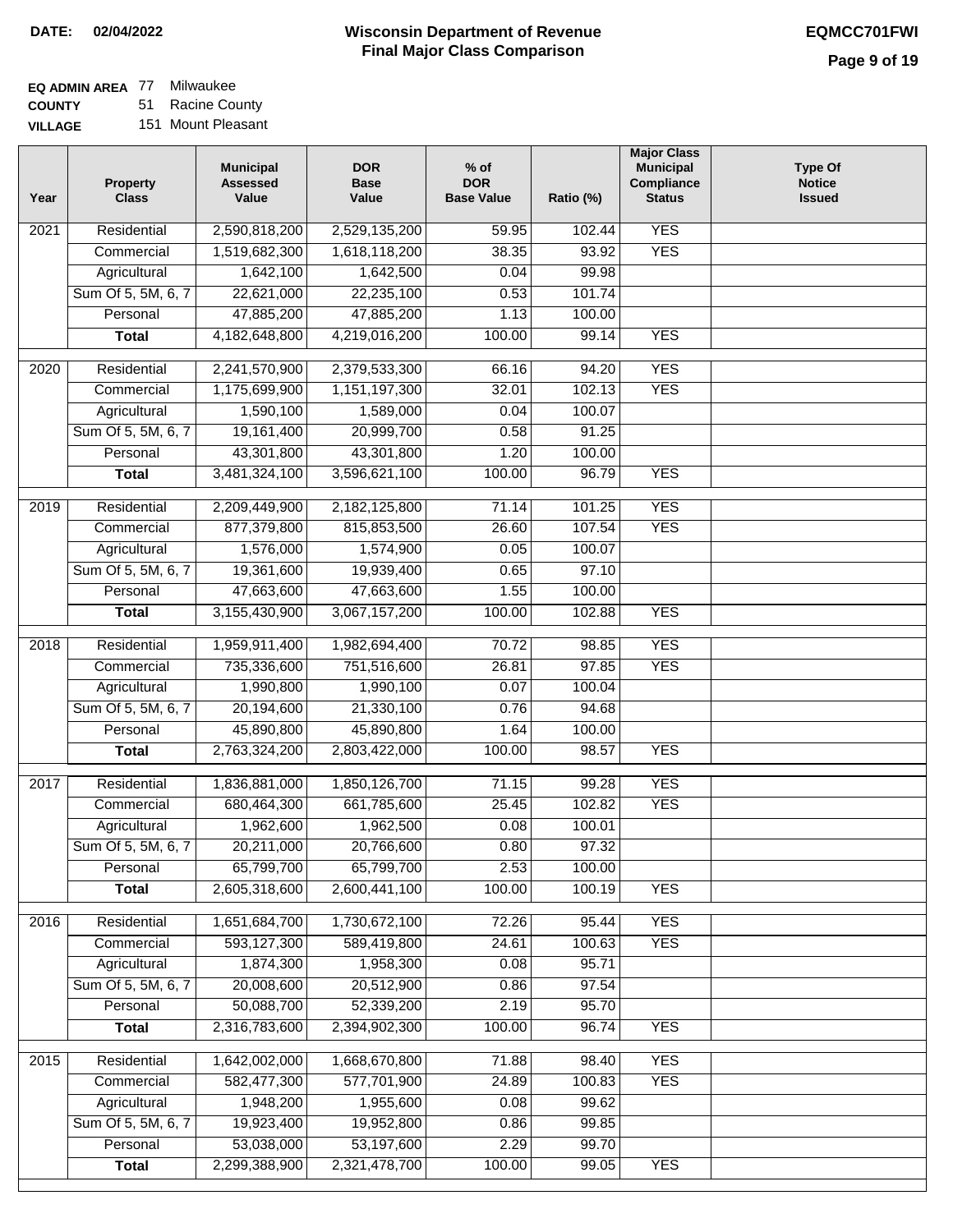#### **EQ ADMIN AREA** 77 Milwaukee **COUNTY** 51 Racine County

**VILLAGE** 161 North Bay

| Year | <b>Property</b><br><b>Class</b> | <b>Municipal</b><br><b>Assessed</b><br>Value | <b>DOR</b><br><b>Base</b><br>Value | $%$ of<br><b>DOR</b><br><b>Base Value</b> | Ratio (%) | <b>Major Class</b><br><b>Municipal</b><br>Compliance<br><b>Status</b> | <b>Type Of</b><br><b>Notice</b><br><b>Issued</b> |
|------|---------------------------------|----------------------------------------------|------------------------------------|-------------------------------------------|-----------|-----------------------------------------------------------------------|--------------------------------------------------|
| 2021 | Residential                     | 37,963,800                                   | 40,581,200                         | 100.00                                    | 93.55     | <b>YES</b>                                                            |                                                  |
|      | Commercial                      | 0                                            | 0                                  | 0.00                                      | 0.00      |                                                                       |                                                  |
|      | Agricultural                    | 0                                            | 0                                  | 0.00                                      | 0.00      |                                                                       |                                                  |
|      | Sum Of 5, 5M, 6, 7              | $\Omega$                                     | $\Omega$                           | 0.00                                      | 0.00      |                                                                       |                                                  |
|      | Personal                        | 1,500                                        | 1,500                              | 0.00                                      | 100.00    |                                                                       |                                                  |
|      | <b>Total</b>                    | 37,965,300                                   | 40,582,700                         | 100.00                                    | 93.55     | <b>YES</b>                                                            |                                                  |
| 2020 | Residential                     | 37,939,200                                   | 42,160,300                         | 99.99                                     | 89.99     | $\overline{NO}$                                                       |                                                  |
|      | Commercial                      | 0                                            | 0                                  | 0.00                                      | 0.00      |                                                                       |                                                  |
|      | Agricultural                    | 0                                            | 0                                  | 0.00                                      | 0.00      |                                                                       |                                                  |
|      | Sum Of 5, 5M, 6, 7              | $\Omega$                                     | $\Omega$                           | 0.00                                      | 0.00      |                                                                       |                                                  |
|      | Personal                        | 2,100                                        | 2,200                              | 0.01                                      | 95.45     |                                                                       |                                                  |
|      | <b>Total</b>                    | 37,941,300                                   | 42,162,500                         | 100.00                                    | 89.99     | $\overline{NO}$                                                       |                                                  |
| 2019 | Residential                     | 37,974,500                                   | 39,037,300                         | 99.99                                     | 97.28     | <b>YES</b>                                                            |                                                  |
|      | Commercial                      | 0                                            | 0                                  | 0.00                                      | 0.00      |                                                                       |                                                  |
|      | Agricultural                    | 0                                            | 0                                  | 0.00                                      | 0.00      |                                                                       |                                                  |
|      | Sum Of 5, 5M, 6, 7              | $\Omega$                                     | $\Omega$                           | 0.00                                      | 0.00      |                                                                       |                                                  |
|      | Personal                        | 3,300                                        | 3,400                              | 0.01                                      | 97.06     |                                                                       |                                                  |
|      | <b>Total</b>                    | 37,977,800                                   | 39,040,700                         | 100.00                                    | 97.28     | <b>YES</b>                                                            |                                                  |
| 2018 | Residential                     | 34,085,000                                   | 36,483,400                         | 99.99                                     | 93.43     | <b>YES</b>                                                            |                                                  |
|      | Commercial                      | 0                                            | 0                                  | 0.00                                      | 0.00      |                                                                       |                                                  |
|      | Agricultural                    | 0                                            | 0                                  | 0.00                                      | 0.00      |                                                                       |                                                  |
|      | Sum Of 5, 5M, 6, 7              | 0                                            | 0                                  | 0.00                                      | 0.00      |                                                                       |                                                  |
|      | Personal                        | 2,800                                        | 2,900                              | 0.01                                      | 96.55     |                                                                       |                                                  |
|      | <b>Total</b>                    | 34,087,800                                   | 36,486,300                         | 100.00                                    | 93.43     | <b>YES</b>                                                            |                                                  |
| 2017 | Residential                     | 34,102,000                                   | 35,056,900                         | 100.00                                    | 97.28     | <b>YES</b>                                                            |                                                  |
|      | Commercial                      | 0                                            | 0                                  | 0.00                                      | 0.00      |                                                                       |                                                  |
|      | Agricultural                    | 0                                            | 0                                  | 0.00                                      | 0.00      |                                                                       |                                                  |
|      | Sum Of 5, 5M, 6, 7              | 0                                            | $\overline{0}$                     | 0.00                                      | 0.00      |                                                                       |                                                  |
|      | Personal                        | 1,600                                        | 1,600                              | 0.00                                      | 100.00    |                                                                       |                                                  |
|      | <b>Total</b>                    | 34,103,600                                   | 35,058,500                         | 100.00                                    | 97.28     | <b>YES</b>                                                            |                                                  |
| 2016 | Residential                     | 33,812,000                                   | 34,317,000                         | 100.00                                    | 98.53     | <b>YES</b>                                                            |                                                  |
|      | Commercial                      | 0                                            | $\overline{0}$                     | 0.00                                      | 0.00      |                                                                       |                                                  |
|      | Agricultural                    | 0                                            | 0                                  | 0.00                                      | 0.00      |                                                                       |                                                  |
|      | Sum Of 5, 5M, 6, 7              | $\Omega$                                     | $\Omega$                           | 0.00                                      | 0.00      |                                                                       |                                                  |
|      | Personal                        | 1,600                                        | 1,600                              | 0.00                                      | 100.00    |                                                                       |                                                  |
|      | <b>Total</b>                    | 33,813,600                                   | 34,318,600                         | 100.00                                    | 98.53     | <b>YES</b>                                                            |                                                  |
| 2015 | Residential                     | 34,213,000                                   | 34,317,000                         | 100.00                                    | 99.70     | <b>YES</b>                                                            |                                                  |
|      | Commercial                      | 0                                            | 0                                  | 0.00                                      | 0.00      |                                                                       |                                                  |
|      | Agricultural                    | 0                                            | 0                                  | 0.00                                      | 0.00      |                                                                       |                                                  |
|      | Sum Of 5, 5M, 6, 7              | 0                                            | 0                                  | 0.00                                      | 0.00      |                                                                       |                                                  |
|      | Personal                        | 700                                          | 700                                | 0.00                                      | 100.00    |                                                                       |                                                  |
|      | <b>Total</b>                    | 34,213,700                                   | 34,317,700                         | 100.00                                    | 99.70     | <b>YES</b>                                                            |                                                  |
|      |                                 |                                              |                                    |                                           |           |                                                                       |                                                  |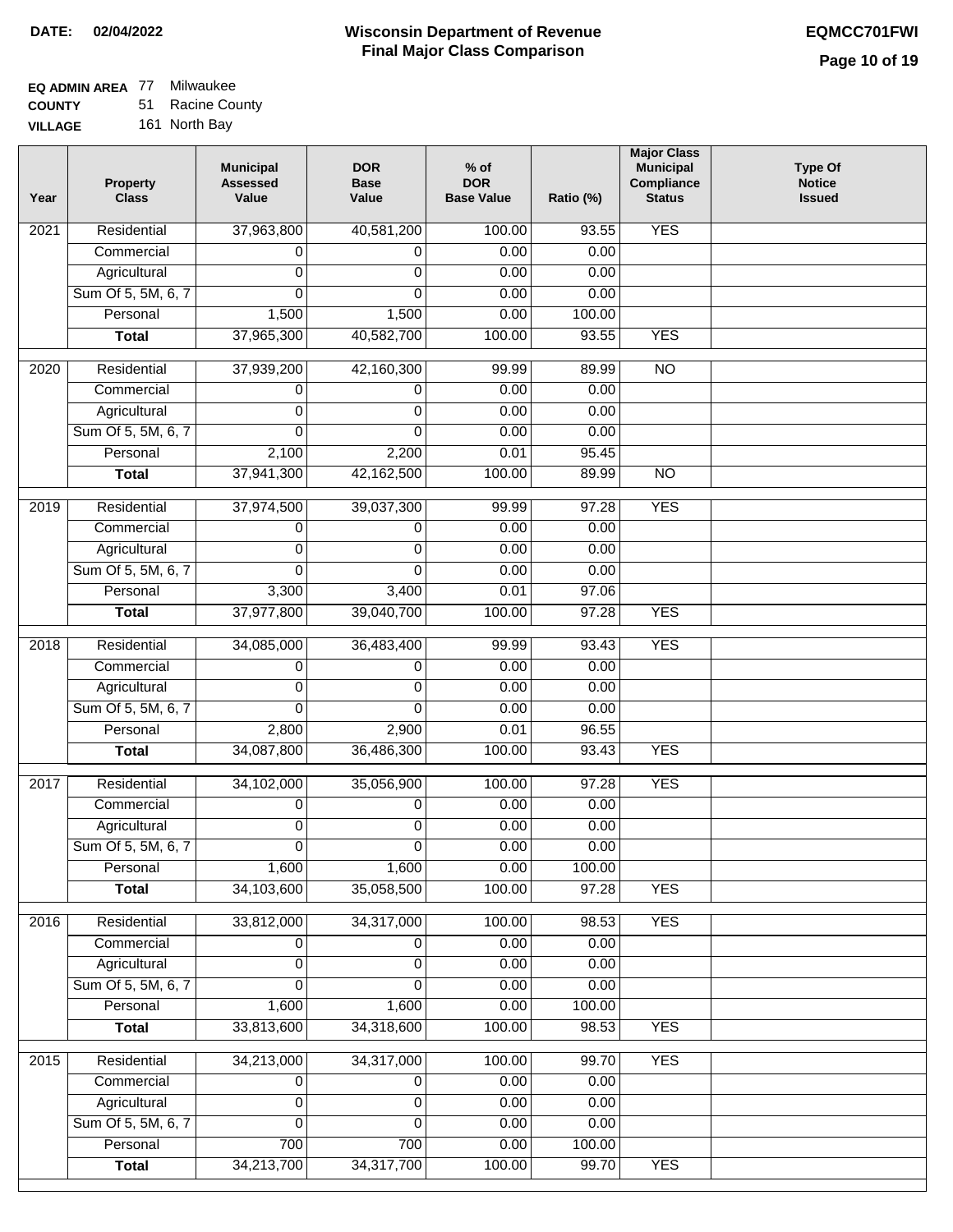#### **EQ ADMIN AREA** 77 Milwaukee **COUNTY VILLAGE** 51 Racine County 168 Raymond

| Year | <b>Property</b><br><b>Class</b> | <b>Municipal</b><br>Assessed<br>Value | <b>DOR</b><br><b>Base</b><br>Value | $%$ of<br><b>DOR</b><br><b>Base Value</b> | Ratio (%) | <b>Major Class</b><br><b>Municipal</b><br>Compliance<br><b>Status</b> | <b>Type Of</b><br><b>Notice</b><br><b>Issued</b> |
|------|---------------------------------|---------------------------------------|------------------------------------|-------------------------------------------|-----------|-----------------------------------------------------------------------|--------------------------------------------------|
| 2021 | Residential                     | 420,039,500                           | 476.641.100                        | 77.60                                     | 88.12     | <b>NO</b>                                                             |                                                  |
|      | Commercial                      | 72,620,400                            | 71,255,000                         | 11.60                                     | 101.92    | <b>YES</b>                                                            |                                                  |
|      | Agricultural                    | 3,473,500                             | 3,543,900                          | 0.58                                      | 98.01     |                                                                       |                                                  |
|      | Sum Of 5, 5M, 6, 7              | 60,663,300                            | 61,112,300                         | 9.95                                      | 99.27     |                                                                       |                                                  |
|      | Personal                        | 1,616,100                             | 1,649,000                          | 0.27                                      | 98.00     |                                                                       |                                                  |
|      | Total                           | 558,412,800                           | 614,201,300                        | 100.00                                    | 90.92     | <b>NO</b>                                                             |                                                  |
|      |                                 |                                       |                                    |                                           |           |                                                                       |                                                  |
| 2020 | Residential                     | 417,161,200                           | 434,722,500                        | 77.57                                     | 95.96     | <b>YES</b>                                                            |                                                  |
|      | Commercial                      | 69,830,000                            | 63,932,400                         | 11.41                                     | 109.22    | <b>YES</b>                                                            |                                                  |
|      | Agricultural                    | 3,405,200                             | 3,406,800                          | 0.61                                      | 99.95     |                                                                       |                                                  |
|      | Sum Of 5, 5M, 6, 7              | 60,475,900                            | 56,463,500                         | 10.07                                     | 107.11    | <b>YES</b>                                                            |                                                  |
|      | Personal                        | 1,913,800                             | 1,913,800                          | 0.34                                      | 100.00    |                                                                       |                                                  |
|      | Total                           | 552,786,100                           | 560,439,000                        | 100.00                                    | 98.63     | <b>YES</b>                                                            |                                                  |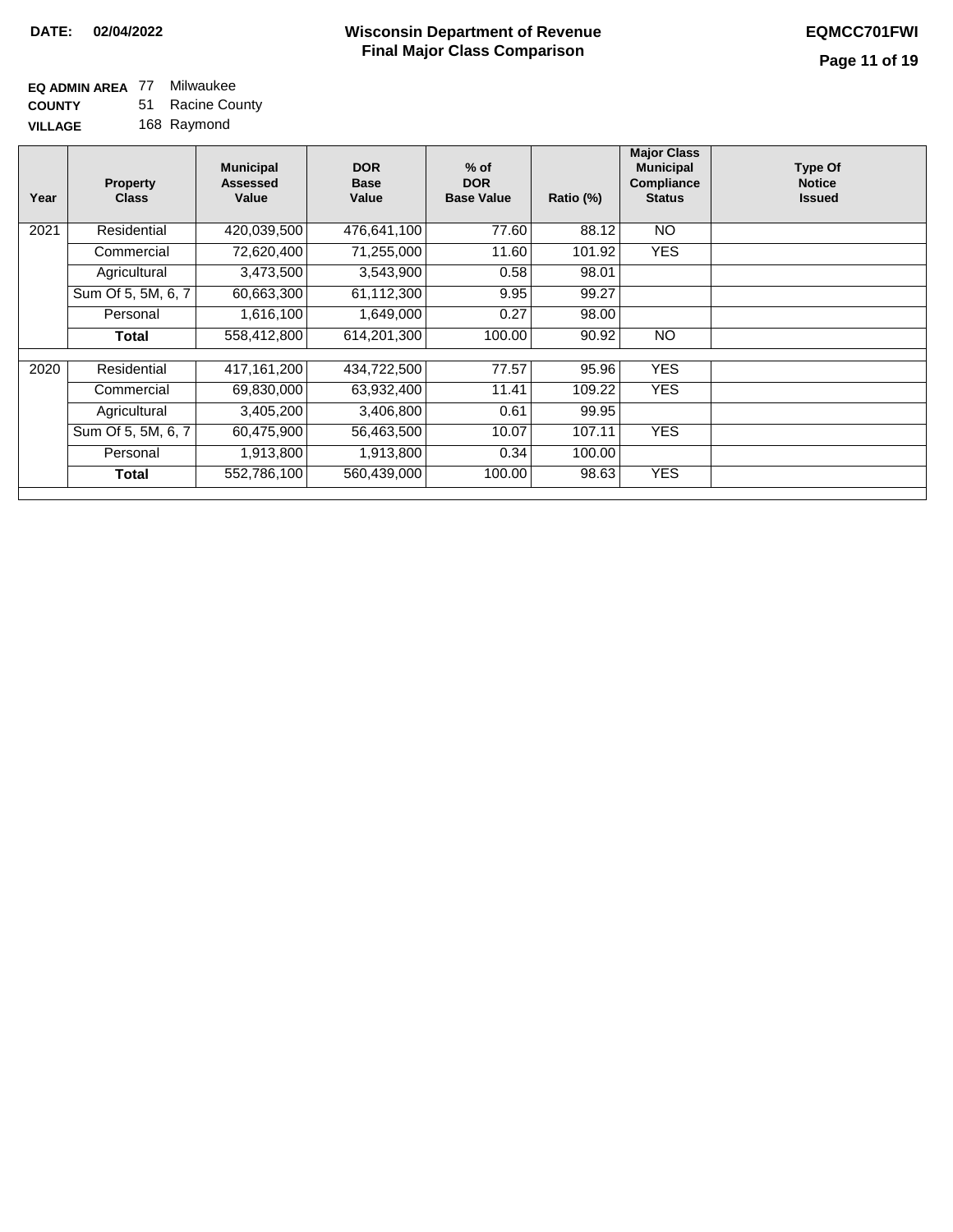## **EQ ADMIN AREA** 77 Milwaukee

**COUNTY VILLAG** 51 Racine County

| ЭE | 176 Rochester |
|----|---------------|
|----|---------------|

| Year              | <b>Property</b><br><b>Class</b> | <b>Municipal</b><br><b>Assessed</b><br>Value | <b>DOR</b><br><b>Base</b><br>Value | % of<br><b>DOR</b><br><b>Base Value</b> | Ratio (%) | <b>Major Class</b><br><b>Municipal</b><br>Compliance<br><b>Status</b> | <b>Type Of</b><br><b>Notice</b><br><b>Issued</b> |
|-------------------|---------------------------------|----------------------------------------------|------------------------------------|-----------------------------------------|-----------|-----------------------------------------------------------------------|--------------------------------------------------|
| 2021              | Residential                     | 363,616,290                                  | 376,547,700                        | 91.20                                   | 96.57     | <b>YES</b>                                                            |                                                  |
|                   | Commercial                      | 22,577,600                                   | 24,763,500                         | 6.00                                    | 91.17     |                                                                       |                                                  |
|                   | Agricultural                    | 1,024,600                                    | 1,181,900                          | 0.29                                    | 86.69     |                                                                       |                                                  |
|                   | Sum Of 5, 5M, 6, 7              | 8,895,800                                    | 9,773,900                          | 2.37                                    | 91.02     |                                                                       |                                                  |
|                   | Personal                        | 586,450                                      | 610,900                            | 0.15                                    | 96.00     |                                                                       |                                                  |
|                   | <b>Total</b>                    | 396,700,740                                  | 412,877,900                        | 100.00                                  | 96.08     | <b>YES</b>                                                            |                                                  |
| 2020              | Residential                     | 356,439,090                                  | 368,637,100                        | 91.49                                   | 96.69     | <b>YES</b>                                                            |                                                  |
|                   | Commercial                      | 22,571,600                                   | 23,137,600                         | 5.74                                    | 97.55     |                                                                       |                                                  |
|                   | Agricultural                    | 998,300                                      | 1,161,200                          | 0.29                                    | 85.97     |                                                                       |                                                  |
|                   | Sum Of 5, 5M, 6, 7              | 9,052,500                                    | 9,478,000                          | 2.35                                    | 95.51     |                                                                       |                                                  |
|                   | Personal                        | 480,650                                      | 500,600                            | 0.12                                    | 96.01     |                                                                       |                                                  |
|                   | <b>Total</b>                    | 389,542,140                                  | 402,914,500                        | 100.00                                  | 96.68     | <b>YES</b>                                                            |                                                  |
|                   |                                 |                                              |                                    |                                         |           |                                                                       |                                                  |
| 2019              | Residential                     | 347,501,590                                  | 360,106,000                        | 92.06                                   | 96.50     | <b>YES</b>                                                            |                                                  |
|                   | Commercial                      | 19,820,600                                   | 20,219,700                         | 5.17                                    | 98.03     |                                                                       |                                                  |
|                   | Agricultural                    | 963,000                                      | 1,120,500                          | 0.29                                    | 85.94     |                                                                       |                                                  |
|                   | Sum Of 5, 5M, 6, 7              | 9,257,800                                    | 9,220,200                          | 2.36                                    | 100.41    |                                                                       |                                                  |
|                   | Personal                        | 459,550                                      | 478,100                            | 0.12                                    | 96.12     |                                                                       |                                                  |
|                   | <b>Total</b>                    | 378,002,540                                  | 391,144,500                        | 100.00                                  | 96.64     | <b>YES</b>                                                            |                                                  |
| $\overline{2018}$ | Residential                     | 340,314,290                                  | 355, 167, 200                      | 92.11                                   | 95.82     | <b>YES</b>                                                            |                                                  |
|                   | Commercial                      | 19,872,600                                   | 20,019,600                         | 5.19                                    | 99.27     |                                                                       |                                                  |
|                   | Agricultural                    | 917,900                                      | 1,084,200                          | 0.28                                    | 84.66     |                                                                       |                                                  |
|                   | Sum Of 5, 5M, 6, 7              | 9,188,900                                    | 9,084,000                          | 2.36                                    | 101.15    |                                                                       |                                                  |
|                   | Personal                        | 242,050                                      | 252,100                            | 0.07                                    | 96.01     |                                                                       |                                                  |
|                   | <b>Total</b>                    | 370,535,740                                  | 385,607,100                        | 100.00                                  | 96.09     | <b>YES</b>                                                            |                                                  |
| 2017              | Residential                     | 334,809,390                                  | 357, 174, 800                      | 92.05                                   | 93.74     | <b>YES</b>                                                            |                                                  |
|                   | Commercial                      | 19,611,100                                   | 19,821,400                         | 5.11                                    | 98.94     |                                                                       |                                                  |
|                   | Agricultural                    | 882,800                                      | 1,056,100                          | 0.27                                    | 83.59     |                                                                       |                                                  |
|                   | Sum Of 5, 5M, 6, 7              | 9,201,300                                    | 9,183,800                          | 2.37                                    | 100.19    |                                                                       |                                                  |
|                   | Personal                        | 784,750                                      | 800,800                            | 0.21                                    | 98.00     |                                                                       |                                                  |
|                   | <b>Total</b>                    | 365,289,340                                  | 388,036,900                        | 100.00                                  | 94.14     | <b>YES</b>                                                            |                                                  |
| 2016              | Residential                     | 330,435,390                                  | 336,958,400                        | 92.09                                   | 98.06     | <b>YES</b>                                                            |                                                  |
|                   | Commercial                      | 18,372,500                                   | 18,228,600                         | 4.98                                    | 100.79    |                                                                       |                                                  |
|                   | Agricultural                    | 873,400                                      | 1,042,100                          | 0.28                                    | 83.81     |                                                                       |                                                  |
|                   | Sum Of 5, 5M, 6, 7              | 9,555,900                                    | 8,825,100                          | 2.41                                    | 108.28    |                                                                       |                                                  |
|                   | Personal                        | 857,250                                      | 848,700                            | 0.23                                    | 101.01    |                                                                       |                                                  |
|                   | <b>Total</b>                    | 360,094,440                                  | 365,902,900                        | 100.00                                  | 98.41     | <b>YES</b>                                                            |                                                  |
|                   |                                 |                                              |                                    |                                         |           |                                                                       |                                                  |
| $\overline{2015}$ | Residential                     | 324,385,690                                  | 318,762,700                        | 91.67                                   | 101.76    | <b>YES</b>                                                            |                                                  |
|                   | Commercial                      | 18,118,500                                   | 17,857,300                         | 5.14                                    | 101.46    | <b>YES</b>                                                            |                                                  |
|                   | Agricultural                    | 866,400                                      | 1,038,400                          | 0.30                                    | 83.44     |                                                                       |                                                  |
|                   | Sum Of 5, 5M, 6, 7              | 9,549,600                                    | 8,643,000                          | 2.49                                    | 110.49    |                                                                       |                                                  |
|                   | Personal                        | 1,410,850                                    | 1,425,100                          | 0.41                                    | 99.00     |                                                                       |                                                  |
|                   | <b>Total</b>                    | 354,331,040                                  | 347,726,500                        | 100.00                                  | 101.90    | <b>YES</b>                                                            |                                                  |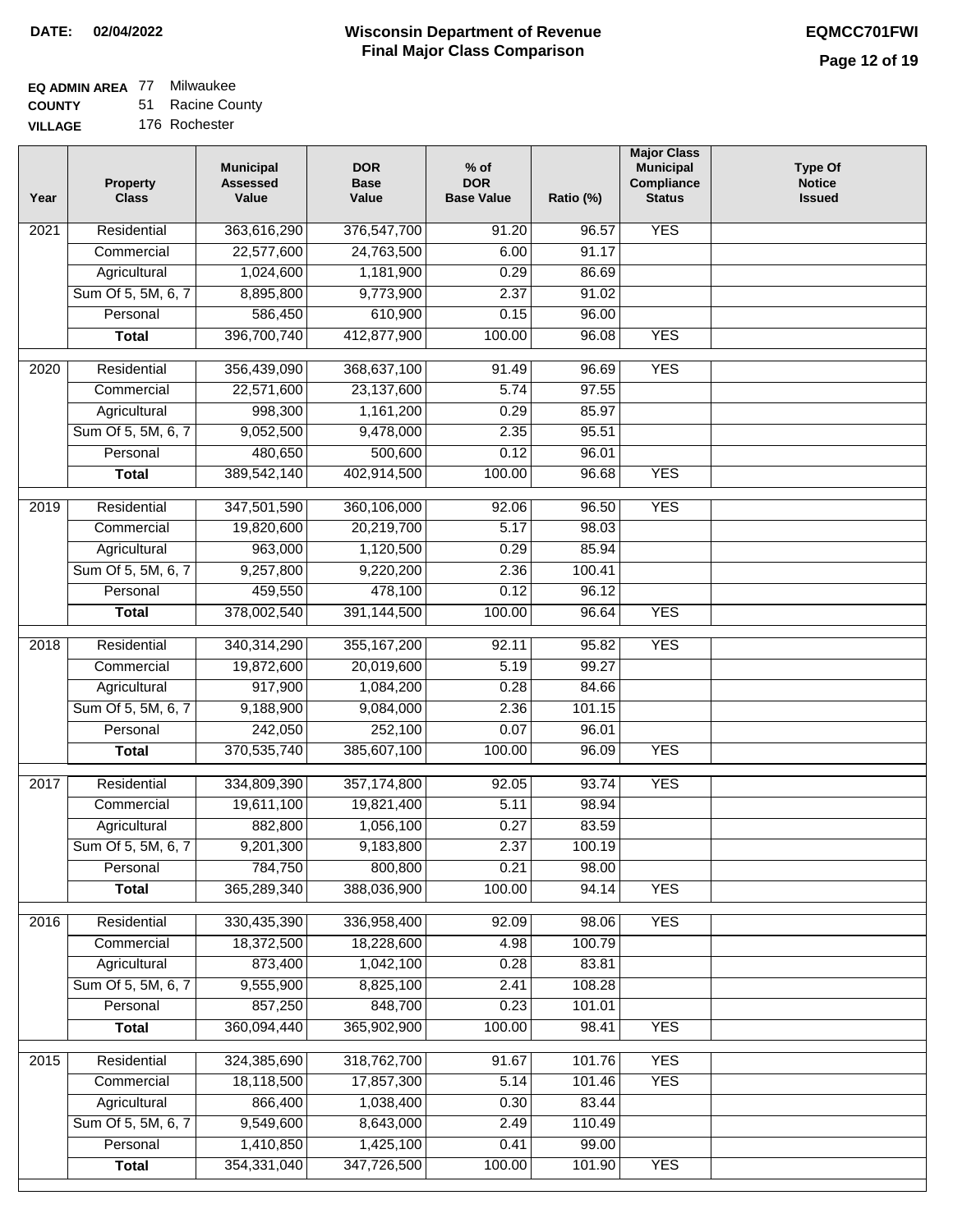### **EQ ADMIN AREA** 77 Milwaukee **COUNTY**

**VILLAGE** 51 Racine County 181 Sturtevant

| Year | <b>Property</b><br><b>Class</b> | <b>Municipal</b><br><b>Assessed</b><br>Value | <b>DOR</b><br><b>Base</b><br>Value | $%$ of<br><b>DOR</b><br><b>Base Value</b> | Ratio (%) | <b>Major Class</b><br><b>Municipal</b><br>Compliance<br><b>Status</b> | <b>Type Of</b><br><b>Notice</b><br><b>Issued</b> |
|------|---------------------------------|----------------------------------------------|------------------------------------|-------------------------------------------|-----------|-----------------------------------------------------------------------|--------------------------------------------------|
| 2021 | Residential                     | 299,974,400                                  | 358,865,100                        | $\frac{1}{54.04}$                         | 83.59     | N <sub>O</sub>                                                        |                                                  |
|      | Commercial                      | 277,066,500                                  | 291,330,300                        | 43.87                                     | 95.10     | <b>YES</b>                                                            |                                                  |
|      | Agricultural                    | 85,400                                       | 89,800                             | 0.01                                      | 95.10     |                                                                       |                                                  |
|      | Sum Of 5, 5M, 6, 7              | 1,805,200                                    | 1,707,400                          | 0.26                                      | 105.73    |                                                                       |                                                  |
|      | Personal                        | 11,531,200                                   | 12,138,100                         | 1.83                                      | 95.00     |                                                                       |                                                  |
|      | <b>Total</b>                    | 590,462,700                                  | 664,130,700                        | 100.00                                    | 88.91     | $\overline{NO}$                                                       |                                                  |
| 2020 | Residential                     | 296,305,700                                  | 322,995,900                        | 55.95                                     | 91.74     | <b>YES</b>                                                            |                                                  |
|      | Commercial                      | 252,929,800                                  | 245,105,500                        | 42.46                                     | 103.19    | <b>YES</b>                                                            |                                                  |
|      | Agricultural                    | 87,300                                       | 87,600                             | 0.02                                      | 99.66     |                                                                       |                                                  |
|      | Sum Of 5, 5M, 6, 7              | 1,690,800                                    | 1,700,000                          | 0.29                                      | 99.46     |                                                                       |                                                  |
|      | Personal                        | 7,413,400                                    | 7,413,400                          | 1.28                                      | 100.00    |                                                                       |                                                  |
|      | <b>Total</b>                    | 558,427,000                                  | 577,302,400                        | 100.00                                    | 96.73     | <b>YES</b>                                                            |                                                  |
|      |                                 |                                              |                                    |                                           |           |                                                                       |                                                  |
| 2019 | Residential                     | 293,630,500                                  | 294, 177, 700                      | 57.15                                     | 99.81     | <b>YES</b>                                                            |                                                  |
|      | Commercial                      | 218,500,000                                  | 212,387,200                        | 41.26                                     | 102.88    | <b>YES</b>                                                            |                                                  |
|      | Agricultural                    | 92,400                                       | 92,300                             | 0.02                                      | 100.11    |                                                                       |                                                  |
|      | Sum Of 5, 5M, 6, 7              | 1,619,100                                    | 1,695,600                          | 0.33                                      | 95.49     |                                                                       |                                                  |
|      | Personal                        | 6,434,600                                    | 6,434,600                          | 1.25                                      | 100.00    |                                                                       |                                                  |
|      | <b>Total</b>                    | 520,276,600                                  | 514,787,400                        | 100.00                                    | 101.07    | <b>YES</b>                                                            |                                                  |
| 2018 | Residential                     | 262,379,300                                  | 266,951,100                        | 58.80                                     | 98.29     | <b>YES</b>                                                            |                                                  |
|      | Commercial                      | 181,623,600                                  | 179,099,500                        | 39.45                                     | 101.41    | <b>YES</b>                                                            |                                                  |
|      | Agricultural                    | 111,000                                      | 111,100                            | 0.02                                      | 99.91     |                                                                       |                                                  |
|      | Sum Of 5, 5M, 6, 7              | 3,517,800                                    | 2,389,900                          | 0.53                                      | 147.19    |                                                                       |                                                  |
|      | Personal                        | 5,347,400                                    | 5,456,500                          | 1.20                                      | 98.00     |                                                                       |                                                  |
|      | <b>Total</b>                    | 452,979,100                                  | 454,008,100                        | 100.00                                    | 99.77     | <b>YES</b>                                                            |                                                  |
| 2017 | Residential                     | 244,769,000                                  | 270,863,000                        | 58.76                                     | 90.37     | <b>YES</b>                                                            |                                                  |
|      | Commercial                      | 175,048,400                                  | 173,108,300                        | 37.55                                     | 101.12    | <b>YES</b>                                                            |                                                  |
|      | Agricultural                    | 110,400                                      | 110,700                            | 0.02                                      | 99.73     |                                                                       |                                                  |
|      | Sum Of 5, 5M, 6, 7              | 3,221,300                                    | 2,392,300                          | 0.52                                      | 134.65    |                                                                       |                                                  |
|      | Personal                        | 13,624,800                                   | 14,494,400                         | 3.14                                      | 94.00     |                                                                       |                                                  |
|      | <b>Total</b>                    | 436,773,900                                  | 460,968,700                        | 100.00                                    | 94.75     | <b>YES</b>                                                            |                                                  |
| 2016 | Residential                     | 252,437,900                                  | 265,522,800                        | 54.04                                     | 95.07     | <b>YES</b>                                                            |                                                  |
|      | Commercial                      | 202,818,700                                  | 203,179,900                        | 41.35                                     | 99.82     | <b>YES</b>                                                            |                                                  |
|      | Agricultural                    | 117,400                                      | 117,700                            | 0.02                                      | 99.75     |                                                                       |                                                  |
|      | Sum Of 5, 5M, 6, 7              | 2,374,600                                    | 2,104,100                          | 0.43                                      | 112.86    |                                                                       |                                                  |
|      | Personal                        | 20,006,100                                   | 20,414,300                         | 4.15                                      | 98.00     |                                                                       |                                                  |
|      | <b>Total</b>                    | 477,754,700                                  | 491,338,800                        | 100.00                                    | 97.24     | <b>YES</b>                                                            |                                                  |
| 2015 | Residential                     | 248,059,200                                  | 248,114,300                        | 54.68                                     | 99.98     | <b>YES</b>                                                            |                                                  |
|      | Commercial                      | 180,812,800                                  | 180,801,700                        | 39.84                                     | 100.01    | <b>YES</b>                                                            |                                                  |
|      | Agricultural                    | 122,400                                      | 122,300                            | 0.03                                      | 100.08    |                                                                       |                                                  |
|      | Sum Of 5, 5M, 6, 7              | 2,167,000                                    | 1,777,300                          | 0.39                                      | 121.93    |                                                                       |                                                  |
|      | Personal                        | 22,431,600                                   | 22,959,600                         | 5.06                                      | 97.70     | <b>YES</b>                                                            |                                                  |
|      | <b>Total</b>                    | 453,593,000                                  | 453,775,200                        | 100.00                                    | 99.96     | <b>YES</b>                                                            |                                                  |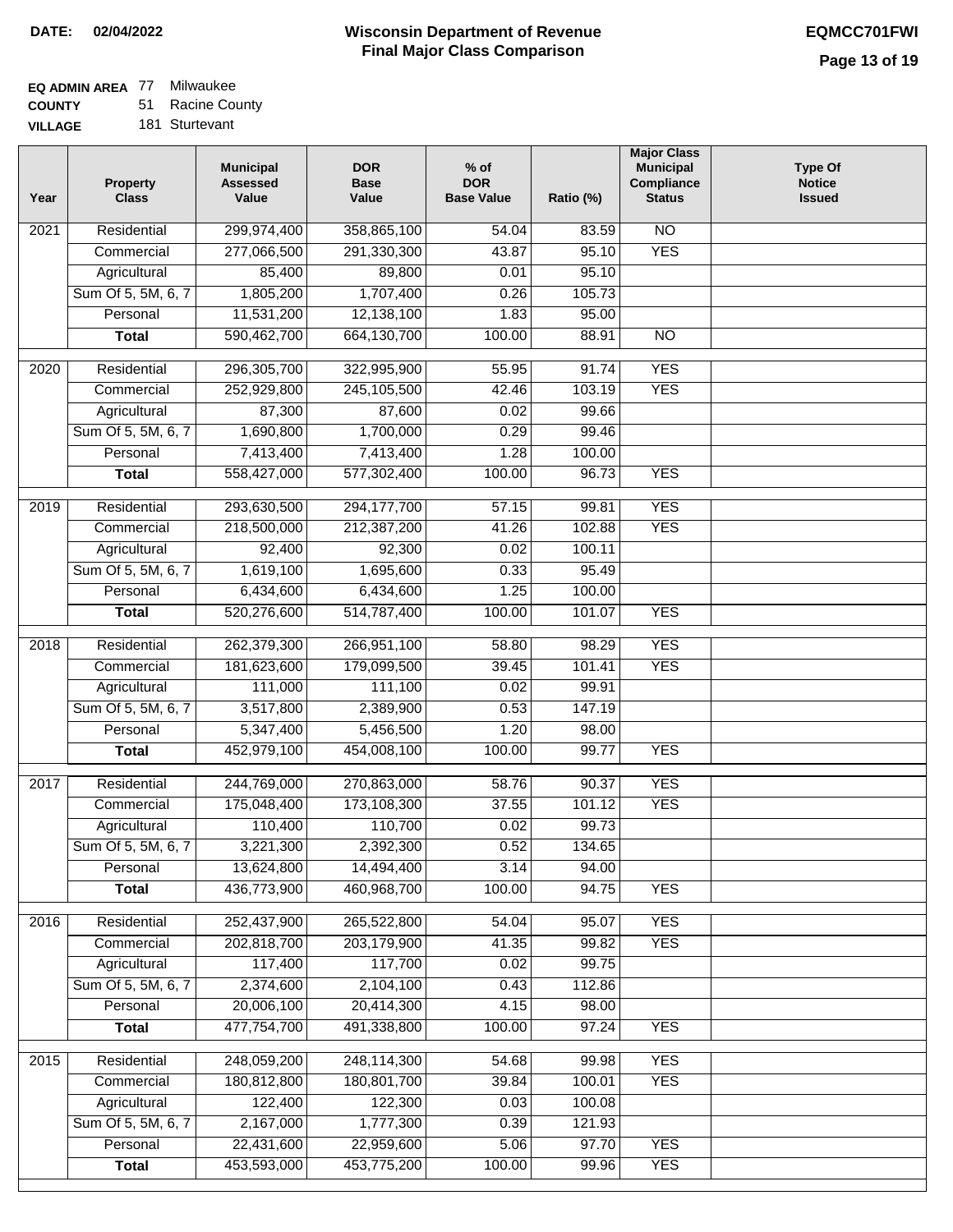### **EQ ADMIN AREA** 77 Milwaukee **COUNTY**

**VILLAGE** 51 Racine County 186 Union Grove

| Year             | <b>Property</b><br><b>Class</b> | <b>Municipal</b><br><b>Assessed</b><br>Value | <b>DOR</b><br><b>Base</b><br>Value | $%$ of<br><b>DOR</b><br><b>Base Value</b> | Ratio (%)       | <b>Major Class</b><br><b>Municipal</b><br>Compliance<br><b>Status</b> | <b>Type Of</b><br><b>Notice</b><br><b>Issued</b> |
|------------------|---------------------------------|----------------------------------------------|------------------------------------|-------------------------------------------|-----------------|-----------------------------------------------------------------------|--------------------------------------------------|
| 2021             | Residential                     | 299,933,900                                  | 312,928,500                        | 76.19                                     | 95.85           | <b>YES</b>                                                            |                                                  |
|                  | Commercial                      | 101,713,400                                  | 93,003,800                         | 22.64                                     | 109.36          | <b>YES</b>                                                            |                                                  |
|                  | Agricultural                    | 101,000                                      | 101,000                            | 0.02                                      | 100.00          |                                                                       |                                                  |
|                  | Sum Of 5, 5M, 6, 7              | 1,053,500                                    | 1,181,900                          | 0.29                                      | 89.14           |                                                                       |                                                  |
|                  | Personal                        | 3,525,700                                    | 3,525,700                          | 0.86                                      | 100.00          |                                                                       |                                                  |
|                  | <b>Total</b>                    | 406,327,500                                  | 410,740,900                        | 100.00                                    | 98.93           | <b>YES</b>                                                            |                                                  |
| $\frac{1}{2020}$ | Residential                     | 246,561,700                                  | 290,607,100                        | 77.46                                     | 84.84           | $\overline{NO}$                                                       |                                                  |
|                  | Commercial                      | 81,725,600                                   | 80,044,600                         | 21.34                                     | 102.10          | <b>YES</b>                                                            |                                                  |
|                  | Agricultural                    | 89,600                                       | 96,300                             | 0.03                                      | 93.04           |                                                                       |                                                  |
|                  | Sum Of 5, 5M, 6, 7              | 1,088,900                                    | 1,141,700                          | 0.30                                      | 95.38           |                                                                       |                                                  |
|                  | Personal                        | 3,035,100                                    | 3,263,600                          | 0.87                                      | 93.00           |                                                                       |                                                  |
|                  | <b>Total</b>                    | 332,500,900                                  | 375, 153, 300                      | 100.00                                    | 88.63           | $\overline{NO}$                                                       |                                                  |
|                  |                                 |                                              |                                    |                                           |                 | <b>YES</b>                                                            |                                                  |
| $\frac{1}{2019}$ | Residential                     | 245,621,000                                  | 268,421,200                        | 78.69<br>19.93                            | 91.51<br>104.04 | <b>YES</b>                                                            |                                                  |
|                  | Commercial                      | 70,729,800                                   | 67,980,400                         |                                           | 100.20          |                                                                       |                                                  |
|                  | Agricultural                    | 100,600                                      | 100,400<br>1,137,300               | 0.03                                      |                 |                                                                       |                                                  |
|                  | Sum Of 5, 5M, 6, 7              | 1,052,000                                    |                                    | 0.33                                      | 92.50           |                                                                       |                                                  |
|                  | Personal                        | 3,484,400                                    | 3,484,400                          | 1.02                                      | 100.00          | <b>YES</b>                                                            |                                                  |
|                  | <b>Total</b>                    | 320,987,800                                  | 341,123,700                        | 100.00                                    | 94.10           |                                                                       |                                                  |
| 2018             | Residential                     | 245,374,500                                  | 248,279,200                        | 79.05                                     | 98.83           | <b>YES</b>                                                            |                                                  |
|                  | Commercial                      | 65,270,300                                   | 62,244,000                         | 19.82                                     | 104.86          | <b>YES</b>                                                            |                                                  |
|                  | Agricultural                    | 100,600                                      | 100,600                            | 0.03                                      | 100.00          |                                                                       |                                                  |
|                  | Sum Of 5, 5M, 6, 7              | 1,053,800                                    | 861,600                            | 0.27                                      | 122.31          |                                                                       |                                                  |
|                  | Personal                        | 2,609,600                                    | 2,609,600                          | 0.83                                      | 100.00          |                                                                       |                                                  |
|                  | <b>Total</b>                    | 314,408,800                                  | 314,095,000                        | 100.00                                    | 100.10          | <b>YES</b>                                                            |                                                  |
| 2017             | Residential                     | 217,972,700                                  | 240,092,900                        | 78.03                                     | 90.79           | <b>YES</b>                                                            |                                                  |
|                  | Commercial                      | 62,650,800                                   | 61,324,000                         | 19.93                                     | 102.16          | <b>YES</b>                                                            |                                                  |
|                  | Agricultural                    | 83,500                                       | 83,600                             | 0.03                                      | 99.88           |                                                                       |                                                  |
|                  | Sum Of 5, 5M, 6, 7              | 1,014,700                                    | 1,100,600                          | 0.36                                      | 92.20           |                                                                       |                                                  |
|                  | Personal                        | 4,837,700                                    | 5,092,300                          | 1.65                                      | 95.00           |                                                                       |                                                  |
|                  | <b>Total</b>                    | 286,559,400                                  | 307,693,400                        | 100.00                                    | 93.13           | <b>YES</b>                                                            |                                                  |
| 2016             | Residential                     | 214,762,500                                  | 227,639,500                        | 78.25                                     | 94.34           | <b>YES</b>                                                            |                                                  |
|                  | Commercial                      | 60,539,500                                   | 59,381,100                         | 20.41                                     | 101.95          | <b>YES</b>                                                            |                                                  |
|                  | Agricultural                    | 83,300                                       | 83,400                             | 0.03                                      | 99.88           |                                                                       |                                                  |
|                  | Sum Of 5, 5M, 6, 7              | 1,014,700                                    | 1,133,100                          | 0.39                                      | 89.55           |                                                                       |                                                  |
|                  | Personal                        | 2,538,900                                    | 2,672,600                          | 0.92                                      | 95.00           |                                                                       |                                                  |
|                  | <b>Total</b>                    | 278,938,900                                  | 290,909,700                        | 100.00                                    | 95.89           | <b>YES</b>                                                            |                                                  |
|                  |                                 |                                              |                                    |                                           |                 |                                                                       |                                                  |
| 2015             | Residential                     | 213,272,100                                  | 223,515,500                        | 76.88                                     | 95.42           | <b>YES</b>                                                            |                                                  |
|                  | Commercial                      | 59,326,900                                   | 62,989,500                         | 21.67                                     | 94.19           | <b>YES</b>                                                            |                                                  |
|                  | Agricultural                    | 80,800                                       | 80,800                             | 0.03                                      | 100.00          |                                                                       |                                                  |
|                  | Sum Of 5, 5M, 6, 7              | 1,061,100                                    | 1,132,000                          | 0.39                                      | 93.74           |                                                                       |                                                  |
|                  | Personal                        | 3,042,200<br>276,783,100                     | 2,997,300<br>290,715,100           | 1.03<br>100.00                            | 101.50          | <b>YES</b>                                                            |                                                  |
|                  | <b>Total</b>                    |                                              |                                    |                                           | 95.21           |                                                                       |                                                  |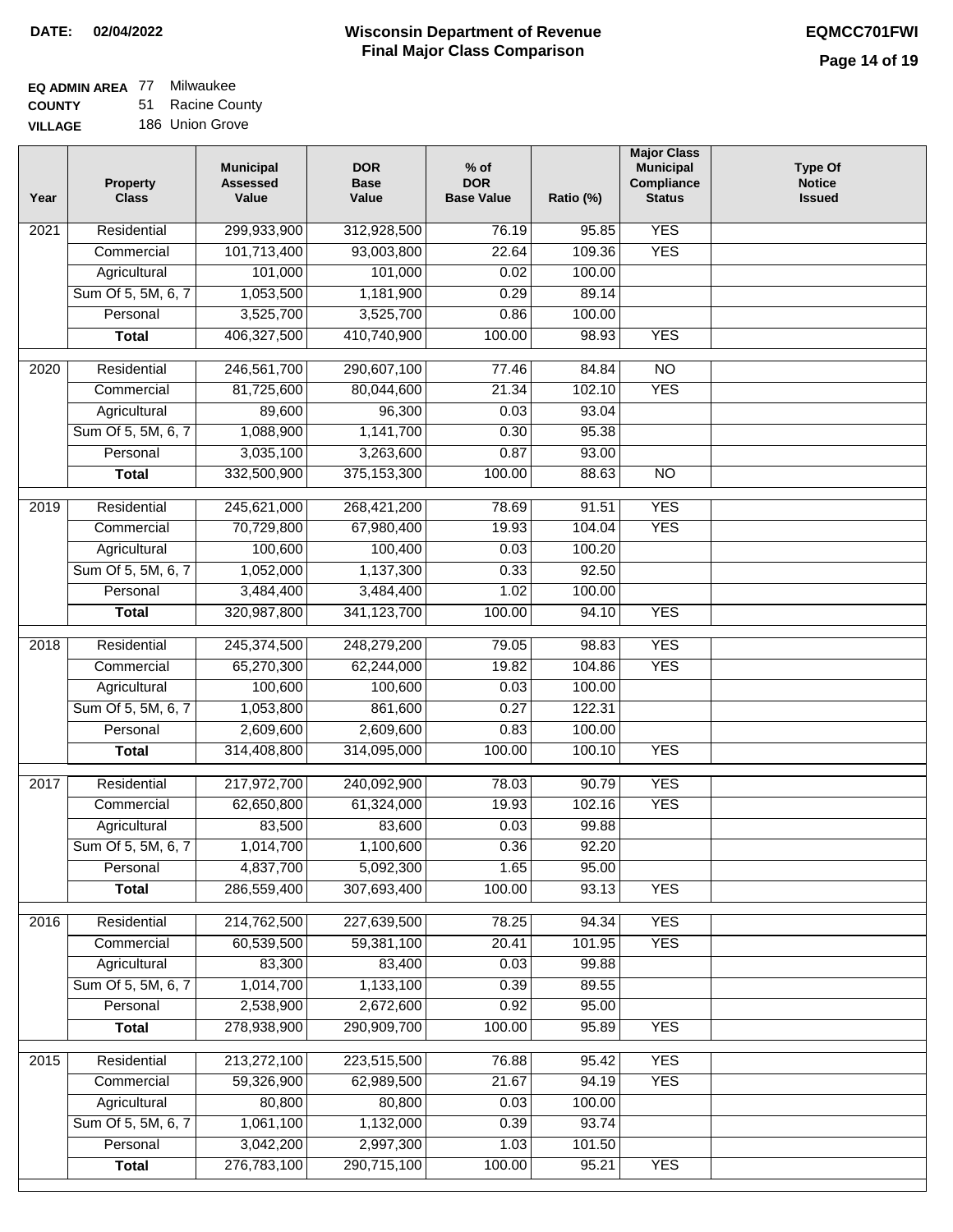# **EQ ADMIN AREA** 77 Milwaukee

**COUNTY VILLAGE** 51 Racine County 191 Waterford

| Year | <b>Property</b><br><b>Class</b> | <b>Municipal</b><br><b>Assessed</b><br>Value | <b>DOR</b><br><b>Base</b><br>Value | $%$ of<br><b>DOR</b><br><b>Base Value</b> | Ratio (%) | <b>Major Class</b><br><b>Municipal</b><br>Compliance<br><b>Status</b> | <b>Type Of</b><br><b>Notice</b><br><b>Issued</b> |
|------|---------------------------------|----------------------------------------------|------------------------------------|-------------------------------------------|-----------|-----------------------------------------------------------------------|--------------------------------------------------|
| 2021 | Residential                     | 480,618,100                                  | 483,417,600                        | 80.74                                     | 99.42     | <b>YES</b>                                                            |                                                  |
|      | Commercial                      | 118,751,000                                  | 113,082,400                        | 18.89                                     | 105.01    | <b>YES</b>                                                            |                                                  |
|      | Agricultural                    | 1,100                                        | 1,000                              | 0.00                                      | 110.00    |                                                                       |                                                  |
|      | Sum Of 5, 5M, 6, 7              | $\Omega$                                     | $\Omega$                           | 0.00                                      | 0.00      |                                                                       |                                                  |
|      | Personal                        | 2,209,100                                    | 2,209,100                          | 0.37                                      | 100.00    |                                                                       |                                                  |
|      | <b>Total</b>                    | 601,579,300                                  | 598,710,100                        | 100.00                                    | 100.48    | <b>YES</b>                                                            |                                                  |
| 2020 | Residential                     | 349,505,700                                  | 451,370,000                        | 82.47                                     | 77.43     | $\overline{NO}$                                                       |                                                  |
|      | Commercial                      | 85,841,100                                   | 93,180,100                         | 17.03                                     | 92.12     | <b>YES</b>                                                            |                                                  |
|      | Agricultural                    | 0                                            | $\Omega$                           | 0.00                                      | 0.00      |                                                                       |                                                  |
|      | Sum Of 5, 5M, 6, 7              | 46,300                                       | 46,300                             | 0.01                                      | 100.00    |                                                                       |                                                  |
|      | Personal                        | 2,292,200                                    | 2,696,700                          | 0.49                                      | 85.00     |                                                                       |                                                  |
|      | <b>Total</b>                    | 437,685,300                                  | 547,293,100                        | 100.00                                    | 79.97     | $\overline{NO}$                                                       |                                                  |
| 2019 | Residential                     | 344,671,700                                  | 421,185,600                        | 81.99                                     | 81.83     | $\overline{10}$                                                       |                                                  |
|      | Commercial                      | 87,021,100                                   | 89,459,200                         | 17.41                                     | 97.27     | <b>YES</b>                                                            |                                                  |
|      | Agricultural                    | 0                                            | 0                                  | 0.00                                      | 0.00      |                                                                       |                                                  |
|      | Sum Of 5, 5M, 6, 7              | $\Omega$                                     | $\Omega$                           | 0.00                                      | 0.00      |                                                                       |                                                  |
|      | Personal                        | 2,606,900                                    | 3,066,900                          | 0.60                                      | 85.00     |                                                                       |                                                  |
|      | <b>Total</b>                    | 434,299,700                                  | 513,711,700                        | 100.00                                    | 84.54     | $\overline{NO}$                                                       |                                                  |
|      |                                 |                                              |                                    |                                           |           |                                                                       |                                                  |
| 2018 | Residential                     | 338,160,000                                  | 376,002,400                        | 80.39                                     | 89.94     | $\overline{10}$                                                       |                                                  |
|      | Commercial                      | 87,243,400                                   | 88,597,700                         | 18.94                                     | 98.47     | <b>YES</b>                                                            |                                                  |
|      | Agricultural                    | 0                                            | 0                                  | 0.00                                      | 0.00      |                                                                       |                                                  |
|      | Sum Of 5, 5M, 6, 7              | 0                                            | $\Omega$                           | 0.00                                      | 0.00      |                                                                       |                                                  |
|      | Personal                        | 2,814,900                                    | 3,127,600                          | 0.67                                      | 90.00     |                                                                       |                                                  |
|      | <b>Total</b>                    | 428,218,300                                  | 467,727,700                        | 100.00                                    | 91.55     | $\overline{NO}$                                                       |                                                  |
| 2017 | Residential                     | 331,696,100                                  | 351,462,100                        | 79.23                                     | 94.38     | <b>YES</b>                                                            |                                                  |
|      | Commercial                      | 88,424,100                                   | 87,427,700                         | 19.71                                     | 101.14    | <b>YES</b>                                                            |                                                  |
|      | Agricultural                    | 0                                            | 0                                  | 0.00                                      | 0.00      |                                                                       |                                                  |
|      | Sum Of 5, 5M, 6, 7              | $\overline{0}$                               | $\overline{0}$                     | 0.00                                      | 0.00      |                                                                       |                                                  |
|      | Personal                        | 4,475,700                                    | 4,711,200                          | 1.06                                      | 95.00     |                                                                       |                                                  |
|      | <b>Total</b>                    | 424,595,900                                  | 443,601,000                        | 100.00                                    | 95.72     | <b>YES</b>                                                            |                                                  |
| 2016 | Residential                     | 328,465,700                                  | 335,952,200                        | 77.51                                     | 97.77     | <b>YES</b>                                                            |                                                  |
|      | Commercial                      | 86,779,200                                   | 92,225,800                         | 21.28                                     | 94.09     | <b>YES</b>                                                            |                                                  |
|      | Agricultural                    | 0                                            | 0                                  | 0.00                                      | 0.00      |                                                                       |                                                  |
|      | Sum Of 5, 5M, 6, 7              | $\Omega$                                     | $\Omega$                           | 0.00                                      | 0.00      |                                                                       |                                                  |
|      | Personal                        | 5,256,300                                    | 5,256,300                          | 1.21                                      | 100.00    |                                                                       |                                                  |
|      | <b>Total</b>                    | 420,501,200                                  | 433,434,300                        | 100.00                                    | 97.02     | <b>YES</b>                                                            |                                                  |
| 2015 | Residential                     | 325,120,300                                  | 337,403,300                        | 77.32                                     | 96.36     | <b>YES</b>                                                            |                                                  |
|      | Commercial                      | 87,520,600                                   | 93,578,200                         | 21.44                                     | 93.53     | <b>YES</b>                                                            |                                                  |
|      | Agricultural                    | 0                                            | 0                                  | 0.00                                      | 0.00      |                                                                       |                                                  |
|      | Sum Of 5, 5M, 6, 7              | 0                                            | 0                                  | 0.00                                      | 0.00      |                                                                       |                                                  |
|      | Personal                        | 5,396,300                                    | 5,396,300                          | 1.24                                      | 100.00    |                                                                       |                                                  |
|      | <b>Total</b>                    | 418,037,200                                  | 436, 377, 800                      | 100.00                                    | 95.80     | <b>YES</b>                                                            |                                                  |
|      |                                 |                                              |                                    |                                           |           |                                                                       |                                                  |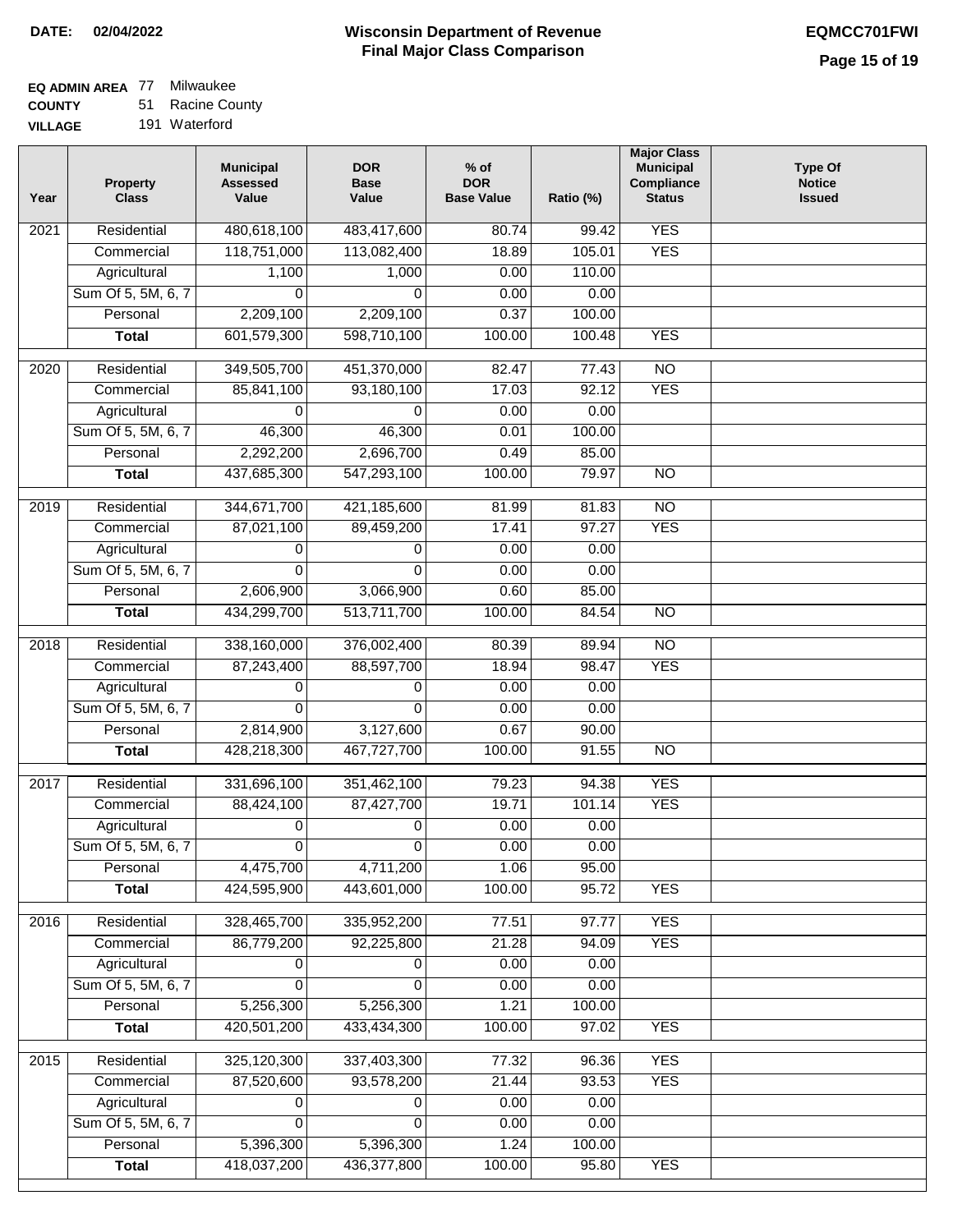# **EQ ADMIN AREA** 77 Milwaukee

**COUNTY VILLAGE** 51 Racine County 192 Wind Point

| Residential<br>228,757,900<br>274,580,300<br>N <sub>O</sub><br>2021<br>96.51<br>83.31<br>9,050,700<br>9,050,700<br>3.18<br>100.00<br>Commercial<br>Agricultural<br>2,800<br>3,500<br>0.00<br>80.00<br>100<br>Sum Of 5, 5M, 6, 7<br>0.00<br>0.00<br>0<br>Personal<br>738,200<br>889,400<br>0.31<br>83.00<br>238,549,700<br>284,523,900<br>100.00<br>83.84<br>$\overline{NO}$<br><b>Total</b><br>228,316,500<br>84.97<br>$\overline{10}$<br>2020<br>Residential<br>268,698,200<br>96.43<br>Commercial<br>9,050,700<br>9,050,700<br>3.25<br>100.00<br>Agricultural<br>2,800<br>3,400<br>0.00<br>82.35<br>Sum Of 5, 5M, 6, 7<br>100<br>0.00<br>0.00<br>0<br>Personal<br>766,300<br>891,000<br>0.32<br>86.00<br>238,136,400<br>278,643,300<br>100.00<br>85.46<br>$\overline{NO}$<br><b>Total</b><br>Residential<br><b>YES</b><br>$\frac{1}{2019}$<br>228,068,000<br>246,178,000<br>96.11<br>92.64<br>9,050,700<br>9,070,400<br>3.54<br>99.78<br>Commercial<br>3,200<br>0.00<br>87.50<br>Agricultural<br>2,800<br>Sum Of 5, 5M, 6, 7<br>100<br>100<br>0.00<br>100.00<br>821,900<br>893,300<br>Personal<br>0.35<br>92.01<br><b>YES</b><br>237,943,500<br>256,145,000<br>100.00<br>92.89<br><b>Total</b><br><b>YES</b><br>2018<br>Residential<br>227,489,500<br>238,371,900<br>96.10<br>95.43<br>8,824,300<br>8,781,100<br>3.54<br>100.49<br>Commercial<br>2,900<br>3,100<br>0.00<br>93.55<br>Agricultural<br>Sum Of 5, 5M, 6, 7<br>100<br>0.00<br>0.00<br>$\Omega$<br>851,200<br>Personal<br>886,700<br>0.36<br>96.00<br>237,168,000<br><b>YES</b><br>248,042,800<br>100.00<br>95.62<br><b>Total</b><br>Residential<br><b>YES</b><br>2017<br>227,086,500<br>227,545,000<br>95.72<br>99.80<br>9,324,300<br>9,279,200<br>3.90<br>Commercial<br>100.49<br>2,900<br>3,100<br>93.55<br>Agricultural<br>0.00<br>Sum Of 5, 5M, 6, 7<br>100<br>0<br>0.00<br>0.00<br>897,000<br>897,000<br>0.38<br>Personal<br>100.00<br>237,310,800<br>100.00<br><b>YES</b><br>237,724,300<br>99.83<br><b>Total</b><br>Residential<br>226,622,500<br>223,040,700<br>101.61<br><b>YES</b><br>2016<br>95.89<br>Commercial<br>9,324,300<br>8,702,000<br>3.74<br>107.15<br>Agricultural<br>2,900<br>3,000<br>0.00<br>96.67<br>Sum Of 5, 5M, 6, 7<br>100<br>100.00<br>100<br>0.00 | Year | <b>Property</b><br><b>Class</b> | <b>Municipal</b><br><b>Assessed</b><br>Value | <b>DOR</b><br><b>Base</b><br>Value | $%$ of<br><b>DOR</b><br><b>Base Value</b> | Ratio (%) | <b>Major Class</b><br><b>Municipal</b><br>Compliance<br><b>Status</b> | <b>Type Of</b><br><b>Notice</b><br><b>Issued</b> |
|-----------------------------------------------------------------------------------------------------------------------------------------------------------------------------------------------------------------------------------------------------------------------------------------------------------------------------------------------------------------------------------------------------------------------------------------------------------------------------------------------------------------------------------------------------------------------------------------------------------------------------------------------------------------------------------------------------------------------------------------------------------------------------------------------------------------------------------------------------------------------------------------------------------------------------------------------------------------------------------------------------------------------------------------------------------------------------------------------------------------------------------------------------------------------------------------------------------------------------------------------------------------------------------------------------------------------------------------------------------------------------------------------------------------------------------------------------------------------------------------------------------------------------------------------------------------------------------------------------------------------------------------------------------------------------------------------------------------------------------------------------------------------------------------------------------------------------------------------------------------------------------------------------------------------------------------------------------------------------------------------------------------------------------------------------------------------------------------------------------------------------------------------------------------------------------------------------------------------------------------------|------|---------------------------------|----------------------------------------------|------------------------------------|-------------------------------------------|-----------|-----------------------------------------------------------------------|--------------------------------------------------|
|                                                                                                                                                                                                                                                                                                                                                                                                                                                                                                                                                                                                                                                                                                                                                                                                                                                                                                                                                                                                                                                                                                                                                                                                                                                                                                                                                                                                                                                                                                                                                                                                                                                                                                                                                                                                                                                                                                                                                                                                                                                                                                                                                                                                                                               |      |                                 |                                              |                                    |                                           |           |                                                                       |                                                  |
|                                                                                                                                                                                                                                                                                                                                                                                                                                                                                                                                                                                                                                                                                                                                                                                                                                                                                                                                                                                                                                                                                                                                                                                                                                                                                                                                                                                                                                                                                                                                                                                                                                                                                                                                                                                                                                                                                                                                                                                                                                                                                                                                                                                                                                               |      |                                 |                                              |                                    |                                           |           |                                                                       |                                                  |
|                                                                                                                                                                                                                                                                                                                                                                                                                                                                                                                                                                                                                                                                                                                                                                                                                                                                                                                                                                                                                                                                                                                                                                                                                                                                                                                                                                                                                                                                                                                                                                                                                                                                                                                                                                                                                                                                                                                                                                                                                                                                                                                                                                                                                                               |      |                                 |                                              |                                    |                                           |           |                                                                       |                                                  |
|                                                                                                                                                                                                                                                                                                                                                                                                                                                                                                                                                                                                                                                                                                                                                                                                                                                                                                                                                                                                                                                                                                                                                                                                                                                                                                                                                                                                                                                                                                                                                                                                                                                                                                                                                                                                                                                                                                                                                                                                                                                                                                                                                                                                                                               |      |                                 |                                              |                                    |                                           |           |                                                                       |                                                  |
|                                                                                                                                                                                                                                                                                                                                                                                                                                                                                                                                                                                                                                                                                                                                                                                                                                                                                                                                                                                                                                                                                                                                                                                                                                                                                                                                                                                                                                                                                                                                                                                                                                                                                                                                                                                                                                                                                                                                                                                                                                                                                                                                                                                                                                               |      |                                 |                                              |                                    |                                           |           |                                                                       |                                                  |
|                                                                                                                                                                                                                                                                                                                                                                                                                                                                                                                                                                                                                                                                                                                                                                                                                                                                                                                                                                                                                                                                                                                                                                                                                                                                                                                                                                                                                                                                                                                                                                                                                                                                                                                                                                                                                                                                                                                                                                                                                                                                                                                                                                                                                                               |      |                                 |                                              |                                    |                                           |           |                                                                       |                                                  |
|                                                                                                                                                                                                                                                                                                                                                                                                                                                                                                                                                                                                                                                                                                                                                                                                                                                                                                                                                                                                                                                                                                                                                                                                                                                                                                                                                                                                                                                                                                                                                                                                                                                                                                                                                                                                                                                                                                                                                                                                                                                                                                                                                                                                                                               |      |                                 |                                              |                                    |                                           |           |                                                                       |                                                  |
|                                                                                                                                                                                                                                                                                                                                                                                                                                                                                                                                                                                                                                                                                                                                                                                                                                                                                                                                                                                                                                                                                                                                                                                                                                                                                                                                                                                                                                                                                                                                                                                                                                                                                                                                                                                                                                                                                                                                                                                                                                                                                                                                                                                                                                               |      |                                 |                                              |                                    |                                           |           |                                                                       |                                                  |
|                                                                                                                                                                                                                                                                                                                                                                                                                                                                                                                                                                                                                                                                                                                                                                                                                                                                                                                                                                                                                                                                                                                                                                                                                                                                                                                                                                                                                                                                                                                                                                                                                                                                                                                                                                                                                                                                                                                                                                                                                                                                                                                                                                                                                                               |      |                                 |                                              |                                    |                                           |           |                                                                       |                                                  |
|                                                                                                                                                                                                                                                                                                                                                                                                                                                                                                                                                                                                                                                                                                                                                                                                                                                                                                                                                                                                                                                                                                                                                                                                                                                                                                                                                                                                                                                                                                                                                                                                                                                                                                                                                                                                                                                                                                                                                                                                                                                                                                                                                                                                                                               |      |                                 |                                              |                                    |                                           |           |                                                                       |                                                  |
|                                                                                                                                                                                                                                                                                                                                                                                                                                                                                                                                                                                                                                                                                                                                                                                                                                                                                                                                                                                                                                                                                                                                                                                                                                                                                                                                                                                                                                                                                                                                                                                                                                                                                                                                                                                                                                                                                                                                                                                                                                                                                                                                                                                                                                               |      |                                 |                                              |                                    |                                           |           |                                                                       |                                                  |
|                                                                                                                                                                                                                                                                                                                                                                                                                                                                                                                                                                                                                                                                                                                                                                                                                                                                                                                                                                                                                                                                                                                                                                                                                                                                                                                                                                                                                                                                                                                                                                                                                                                                                                                                                                                                                                                                                                                                                                                                                                                                                                                                                                                                                                               |      |                                 |                                              |                                    |                                           |           |                                                                       |                                                  |
|                                                                                                                                                                                                                                                                                                                                                                                                                                                                                                                                                                                                                                                                                                                                                                                                                                                                                                                                                                                                                                                                                                                                                                                                                                                                                                                                                                                                                                                                                                                                                                                                                                                                                                                                                                                                                                                                                                                                                                                                                                                                                                                                                                                                                                               |      |                                 |                                              |                                    |                                           |           |                                                                       |                                                  |
|                                                                                                                                                                                                                                                                                                                                                                                                                                                                                                                                                                                                                                                                                                                                                                                                                                                                                                                                                                                                                                                                                                                                                                                                                                                                                                                                                                                                                                                                                                                                                                                                                                                                                                                                                                                                                                                                                                                                                                                                                                                                                                                                                                                                                                               |      |                                 |                                              |                                    |                                           |           |                                                                       |                                                  |
|                                                                                                                                                                                                                                                                                                                                                                                                                                                                                                                                                                                                                                                                                                                                                                                                                                                                                                                                                                                                                                                                                                                                                                                                                                                                                                                                                                                                                                                                                                                                                                                                                                                                                                                                                                                                                                                                                                                                                                                                                                                                                                                                                                                                                                               |      |                                 |                                              |                                    |                                           |           |                                                                       |                                                  |
|                                                                                                                                                                                                                                                                                                                                                                                                                                                                                                                                                                                                                                                                                                                                                                                                                                                                                                                                                                                                                                                                                                                                                                                                                                                                                                                                                                                                                                                                                                                                                                                                                                                                                                                                                                                                                                                                                                                                                                                                                                                                                                                                                                                                                                               |      |                                 |                                              |                                    |                                           |           |                                                                       |                                                  |
|                                                                                                                                                                                                                                                                                                                                                                                                                                                                                                                                                                                                                                                                                                                                                                                                                                                                                                                                                                                                                                                                                                                                                                                                                                                                                                                                                                                                                                                                                                                                                                                                                                                                                                                                                                                                                                                                                                                                                                                                                                                                                                                                                                                                                                               |      |                                 |                                              |                                    |                                           |           |                                                                       |                                                  |
|                                                                                                                                                                                                                                                                                                                                                                                                                                                                                                                                                                                                                                                                                                                                                                                                                                                                                                                                                                                                                                                                                                                                                                                                                                                                                                                                                                                                                                                                                                                                                                                                                                                                                                                                                                                                                                                                                                                                                                                                                                                                                                                                                                                                                                               |      |                                 |                                              |                                    |                                           |           |                                                                       |                                                  |
|                                                                                                                                                                                                                                                                                                                                                                                                                                                                                                                                                                                                                                                                                                                                                                                                                                                                                                                                                                                                                                                                                                                                                                                                                                                                                                                                                                                                                                                                                                                                                                                                                                                                                                                                                                                                                                                                                                                                                                                                                                                                                                                                                                                                                                               |      |                                 |                                              |                                    |                                           |           |                                                                       |                                                  |
|                                                                                                                                                                                                                                                                                                                                                                                                                                                                                                                                                                                                                                                                                                                                                                                                                                                                                                                                                                                                                                                                                                                                                                                                                                                                                                                                                                                                                                                                                                                                                                                                                                                                                                                                                                                                                                                                                                                                                                                                                                                                                                                                                                                                                                               |      |                                 |                                              |                                    |                                           |           |                                                                       |                                                  |
|                                                                                                                                                                                                                                                                                                                                                                                                                                                                                                                                                                                                                                                                                                                                                                                                                                                                                                                                                                                                                                                                                                                                                                                                                                                                                                                                                                                                                                                                                                                                                                                                                                                                                                                                                                                                                                                                                                                                                                                                                                                                                                                                                                                                                                               |      |                                 |                                              |                                    |                                           |           |                                                                       |                                                  |
|                                                                                                                                                                                                                                                                                                                                                                                                                                                                                                                                                                                                                                                                                                                                                                                                                                                                                                                                                                                                                                                                                                                                                                                                                                                                                                                                                                                                                                                                                                                                                                                                                                                                                                                                                                                                                                                                                                                                                                                                                                                                                                                                                                                                                                               |      |                                 |                                              |                                    |                                           |           |                                                                       |                                                  |
|                                                                                                                                                                                                                                                                                                                                                                                                                                                                                                                                                                                                                                                                                                                                                                                                                                                                                                                                                                                                                                                                                                                                                                                                                                                                                                                                                                                                                                                                                                                                                                                                                                                                                                                                                                                                                                                                                                                                                                                                                                                                                                                                                                                                                                               |      |                                 |                                              |                                    |                                           |           |                                                                       |                                                  |
|                                                                                                                                                                                                                                                                                                                                                                                                                                                                                                                                                                                                                                                                                                                                                                                                                                                                                                                                                                                                                                                                                                                                                                                                                                                                                                                                                                                                                                                                                                                                                                                                                                                                                                                                                                                                                                                                                                                                                                                                                                                                                                                                                                                                                                               |      |                                 |                                              |                                    |                                           |           |                                                                       |                                                  |
|                                                                                                                                                                                                                                                                                                                                                                                                                                                                                                                                                                                                                                                                                                                                                                                                                                                                                                                                                                                                                                                                                                                                                                                                                                                                                                                                                                                                                                                                                                                                                                                                                                                                                                                                                                                                                                                                                                                                                                                                                                                                                                                                                                                                                                               |      |                                 |                                              |                                    |                                           |           |                                                                       |                                                  |
|                                                                                                                                                                                                                                                                                                                                                                                                                                                                                                                                                                                                                                                                                                                                                                                                                                                                                                                                                                                                                                                                                                                                                                                                                                                                                                                                                                                                                                                                                                                                                                                                                                                                                                                                                                                                                                                                                                                                                                                                                                                                                                                                                                                                                                               |      |                                 |                                              |                                    |                                           |           |                                                                       |                                                  |
|                                                                                                                                                                                                                                                                                                                                                                                                                                                                                                                                                                                                                                                                                                                                                                                                                                                                                                                                                                                                                                                                                                                                                                                                                                                                                                                                                                                                                                                                                                                                                                                                                                                                                                                                                                                                                                                                                                                                                                                                                                                                                                                                                                                                                                               |      |                                 |                                              |                                    |                                           |           |                                                                       |                                                  |
|                                                                                                                                                                                                                                                                                                                                                                                                                                                                                                                                                                                                                                                                                                                                                                                                                                                                                                                                                                                                                                                                                                                                                                                                                                                                                                                                                                                                                                                                                                                                                                                                                                                                                                                                                                                                                                                                                                                                                                                                                                                                                                                                                                                                                                               |      |                                 |                                              |                                    |                                           |           |                                                                       |                                                  |
|                                                                                                                                                                                                                                                                                                                                                                                                                                                                                                                                                                                                                                                                                                                                                                                                                                                                                                                                                                                                                                                                                                                                                                                                                                                                                                                                                                                                                                                                                                                                                                                                                                                                                                                                                                                                                                                                                                                                                                                                                                                                                                                                                                                                                                               |      |                                 |                                              |                                    |                                           |           |                                                                       |                                                  |
|                                                                                                                                                                                                                                                                                                                                                                                                                                                                                                                                                                                                                                                                                                                                                                                                                                                                                                                                                                                                                                                                                                                                                                                                                                                                                                                                                                                                                                                                                                                                                                                                                                                                                                                                                                                                                                                                                                                                                                                                                                                                                                                                                                                                                                               |      |                                 |                                              |                                    |                                           |           |                                                                       |                                                  |
|                                                                                                                                                                                                                                                                                                                                                                                                                                                                                                                                                                                                                                                                                                                                                                                                                                                                                                                                                                                                                                                                                                                                                                                                                                                                                                                                                                                                                                                                                                                                                                                                                                                                                                                                                                                                                                                                                                                                                                                                                                                                                                                                                                                                                                               |      |                                 |                                              |                                    |                                           |           |                                                                       |                                                  |
|                                                                                                                                                                                                                                                                                                                                                                                                                                                                                                                                                                                                                                                                                                                                                                                                                                                                                                                                                                                                                                                                                                                                                                                                                                                                                                                                                                                                                                                                                                                                                                                                                                                                                                                                                                                                                                                                                                                                                                                                                                                                                                                                                                                                                                               |      |                                 |                                              |                                    |                                           |           |                                                                       |                                                  |
|                                                                                                                                                                                                                                                                                                                                                                                                                                                                                                                                                                                                                                                                                                                                                                                                                                                                                                                                                                                                                                                                                                                                                                                                                                                                                                                                                                                                                                                                                                                                                                                                                                                                                                                                                                                                                                                                                                                                                                                                                                                                                                                                                                                                                                               |      |                                 |                                              |                                    |                                           |           |                                                                       |                                                  |
|                                                                                                                                                                                                                                                                                                                                                                                                                                                                                                                                                                                                                                                                                                                                                                                                                                                                                                                                                                                                                                                                                                                                                                                                                                                                                                                                                                                                                                                                                                                                                                                                                                                                                                                                                                                                                                                                                                                                                                                                                                                                                                                                                                                                                                               |      |                                 |                                              |                                    |                                           |           |                                                                       |                                                  |
|                                                                                                                                                                                                                                                                                                                                                                                                                                                                                                                                                                                                                                                                                                                                                                                                                                                                                                                                                                                                                                                                                                                                                                                                                                                                                                                                                                                                                                                                                                                                                                                                                                                                                                                                                                                                                                                                                                                                                                                                                                                                                                                                                                                                                                               |      |                                 |                                              |                                    |                                           |           |                                                                       |                                                  |
|                                                                                                                                                                                                                                                                                                                                                                                                                                                                                                                                                                                                                                                                                                                                                                                                                                                                                                                                                                                                                                                                                                                                                                                                                                                                                                                                                                                                                                                                                                                                                                                                                                                                                                                                                                                                                                                                                                                                                                                                                                                                                                                                                                                                                                               |      | Personal                        | 843,500                                      | 843,500                            | 0.36                                      | 100.00    |                                                                       |                                                  |
| 236,793,300<br>232,589,300<br>100.00<br>101.81<br><b>YES</b><br><b>Total</b>                                                                                                                                                                                                                                                                                                                                                                                                                                                                                                                                                                                                                                                                                                                                                                                                                                                                                                                                                                                                                                                                                                                                                                                                                                                                                                                                                                                                                                                                                                                                                                                                                                                                                                                                                                                                                                                                                                                                                                                                                                                                                                                                                                  |      |                                 |                                              |                                    |                                           |           |                                                                       |                                                  |
| 247,073,900<br>$\overline{NO}$<br>2015<br>Residential<br>217,234,500<br>96.16<br>113.74                                                                                                                                                                                                                                                                                                                                                                                                                                                                                                                                                                                                                                                                                                                                                                                                                                                                                                                                                                                                                                                                                                                                                                                                                                                                                                                                                                                                                                                                                                                                                                                                                                                                                                                                                                                                                                                                                                                                                                                                                                                                                                                                                       |      |                                 |                                              |                                    |                                           |           |                                                                       |                                                  |
| 7,960,900<br>7,513,900<br>3.33<br>105.95<br>Commercial                                                                                                                                                                                                                                                                                                                                                                                                                                                                                                                                                                                                                                                                                                                                                                                                                                                                                                                                                                                                                                                                                                                                                                                                                                                                                                                                                                                                                                                                                                                                                                                                                                                                                                                                                                                                                                                                                                                                                                                                                                                                                                                                                                                        |      |                                 |                                              |                                    |                                           |           |                                                                       |                                                  |
| 5,800<br>5,200<br>Agricultural<br>0.00<br>111.54                                                                                                                                                                                                                                                                                                                                                                                                                                                                                                                                                                                                                                                                                                                                                                                                                                                                                                                                                                                                                                                                                                                                                                                                                                                                                                                                                                                                                                                                                                                                                                                                                                                                                                                                                                                                                                                                                                                                                                                                                                                                                                                                                                                              |      |                                 |                                              |                                    |                                           |           |                                                                       |                                                  |
| Sum Of 5, 5M, 6, 7<br>189,600<br>136,400<br>0.06<br>139.00                                                                                                                                                                                                                                                                                                                                                                                                                                                                                                                                                                                                                                                                                                                                                                                                                                                                                                                                                                                                                                                                                                                                                                                                                                                                                                                                                                                                                                                                                                                                                                                                                                                                                                                                                                                                                                                                                                                                                                                                                                                                                                                                                                                    |      |                                 |                                              |                                    |                                           |           |                                                                       |                                                  |
| 1,173,400<br>1,029,300<br>114.00<br>Personal<br>0.46                                                                                                                                                                                                                                                                                                                                                                                                                                                                                                                                                                                                                                                                                                                                                                                                                                                                                                                                                                                                                                                                                                                                                                                                                                                                                                                                                                                                                                                                                                                                                                                                                                                                                                                                                                                                                                                                                                                                                                                                                                                                                                                                                                                          |      |                                 |                                              |                                    |                                           |           |                                                                       |                                                  |
| 256,403,600<br>225,919,300<br>100.00<br>113.49<br>NO<br><b>Total</b>                                                                                                                                                                                                                                                                                                                                                                                                                                                                                                                                                                                                                                                                                                                                                                                                                                                                                                                                                                                                                                                                                                                                                                                                                                                                                                                                                                                                                                                                                                                                                                                                                                                                                                                                                                                                                                                                                                                                                                                                                                                                                                                                                                          |      |                                 |                                              |                                    |                                           |           |                                                                       |                                                  |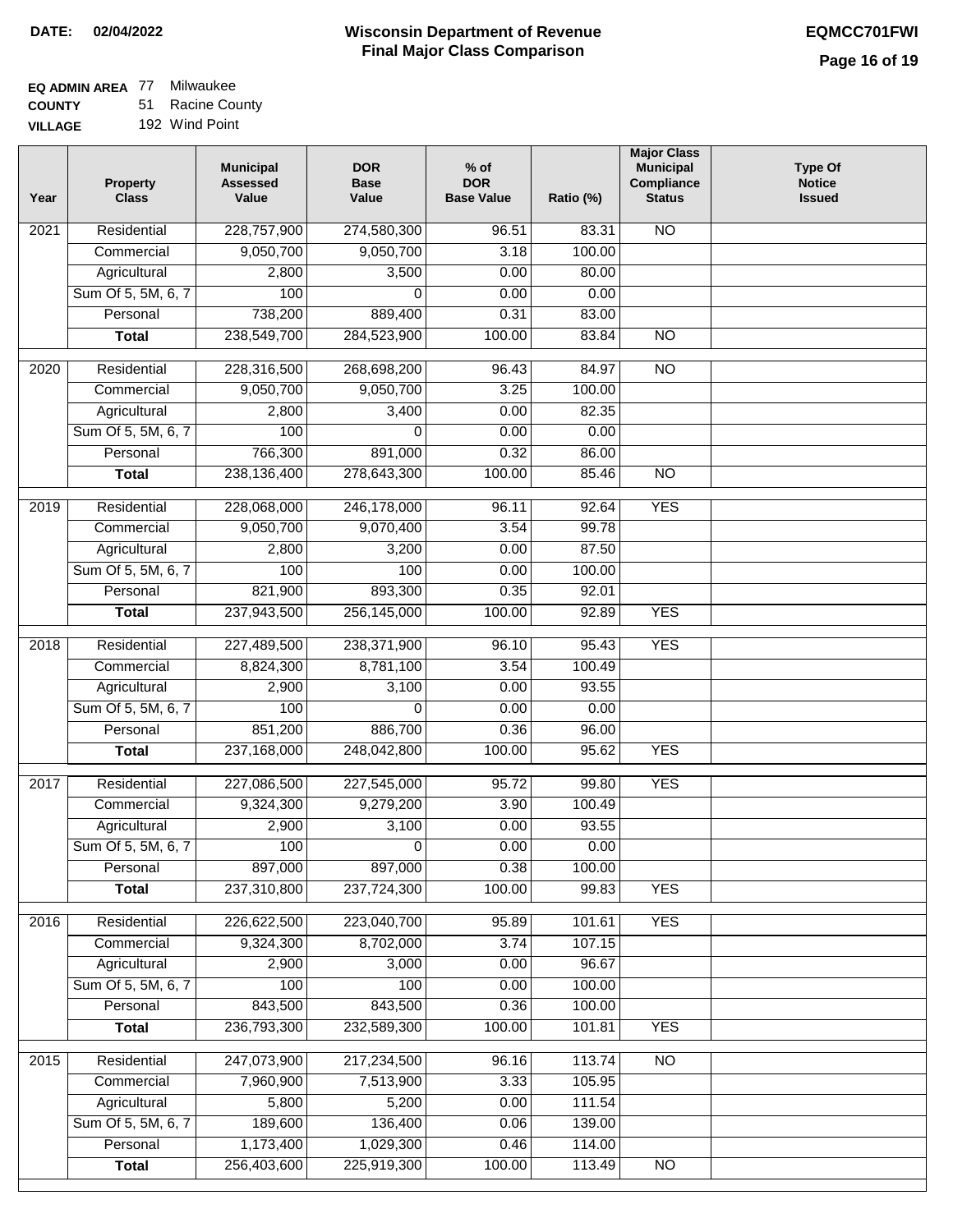### **EQ ADMIN AREA** 77 Milwaukee **COUNTY**

**VILLAGE** 51 Racine County 194 Yorkville

| Year | <b>Property</b><br><b>Class</b> | <b>Municipal</b><br><b>Assessed</b><br>Value | <b>DOR</b><br><b>Base</b><br>Value | $%$ of<br><b>DOR</b><br><b>Base Value</b> | Ratio (%) | <b>Major Class</b><br><b>Municipal</b><br>Compliance<br><b>Status</b> | <b>Type Of</b><br><b>Notice</b><br><b>Issued</b> |
|------|---------------------------------|----------------------------------------------|------------------------------------|-------------------------------------------|-----------|-----------------------------------------------------------------------|--------------------------------------------------|
| 2021 | Residential                     | 343,832,600                                  | 378,597,800                        | 56.51                                     | 90.82     | <b>YES</b>                                                            |                                                  |
|      | Commercial                      | 253,843,300                                  | 235,797,500                        | 35.20                                     | 107.65    | <b>YES</b>                                                            |                                                  |
|      | Agricultural                    | 3,616,500                                    | 3,619,000                          | 0.54                                      | 99.93     |                                                                       |                                                  |
|      | Sum Of 5, 5M, 6, 7              | 36,556,000                                   | 40,525,400                         | 6.05                                      | 90.21     |                                                                       |                                                  |
|      | Personal                        | 11,111,800                                   | 11,431,900                         | 1.71                                      | 97.20     |                                                                       |                                                  |
|      | Total                           | 648,960,200                                  | 669,971,600                        | 100.00                                    | 96.86     | <b>YES</b>                                                            |                                                  |
|      |                                 |                                              |                                    |                                           |           |                                                                       |                                                  |
| 2020 | Residential                     | 279,001,900                                  | 335,673,500                        | 57.57                                     | 83.12     | <b>NO</b>                                                             |                                                  |
|      | Commercial                      | 186,994,100                                  | 196,619,200                        | 33.72                                     | 95.10     | <b>YES</b>                                                            |                                                  |
|      | Agricultural                    | 3,158,000                                    | 3,469,400                          | 0.59                                      | 91.02     |                                                                       |                                                  |
|      | Sum Of 5, 5M, 6, 7              | 31,492,100                                   | 37,558,600                         | 6.44                                      | 83.85     |                                                                       |                                                  |
|      | Personal                        | 8,894,100                                    | 9,773,700                          | 1.68                                      | 91.00     |                                                                       |                                                  |
|      | Total                           | 509,540,200                                  | 583,094,400                        | 100.00                                    | 87.39     | <b>NO</b>                                                             |                                                  |
|      |                                 |                                              |                                    |                                           |           |                                                                       |                                                  |
| 2019 | Residential                     | 275,983,100                                  | 311,618,900                        | 60.42                                     | 88.56     | $\overline{NO}$                                                       |                                                  |
|      | Commercial                      | 162,095,400                                  | 161,022,200                        | 31.22                                     | 100.67    | <b>YES</b>                                                            |                                                  |
|      | Agricultural                    | 3,237,700                                    | 3,338,400                          | 0.65                                      | 96.98     |                                                                       |                                                  |
|      | Sum Of 5, 5M, 6, 7              | 31,332,600                                   | 35,522,300                         | 6.89                                      | 88.21     |                                                                       |                                                  |
|      | Personal                        | 4,112,500                                    | 4,239,700                          | 0.82                                      | 97.00     |                                                                       |                                                  |
|      | <b>Total</b>                    | 476,761,300                                  | 515,741,500                        | 100.00                                    | 92.44     | <b>NO</b>                                                             |                                                  |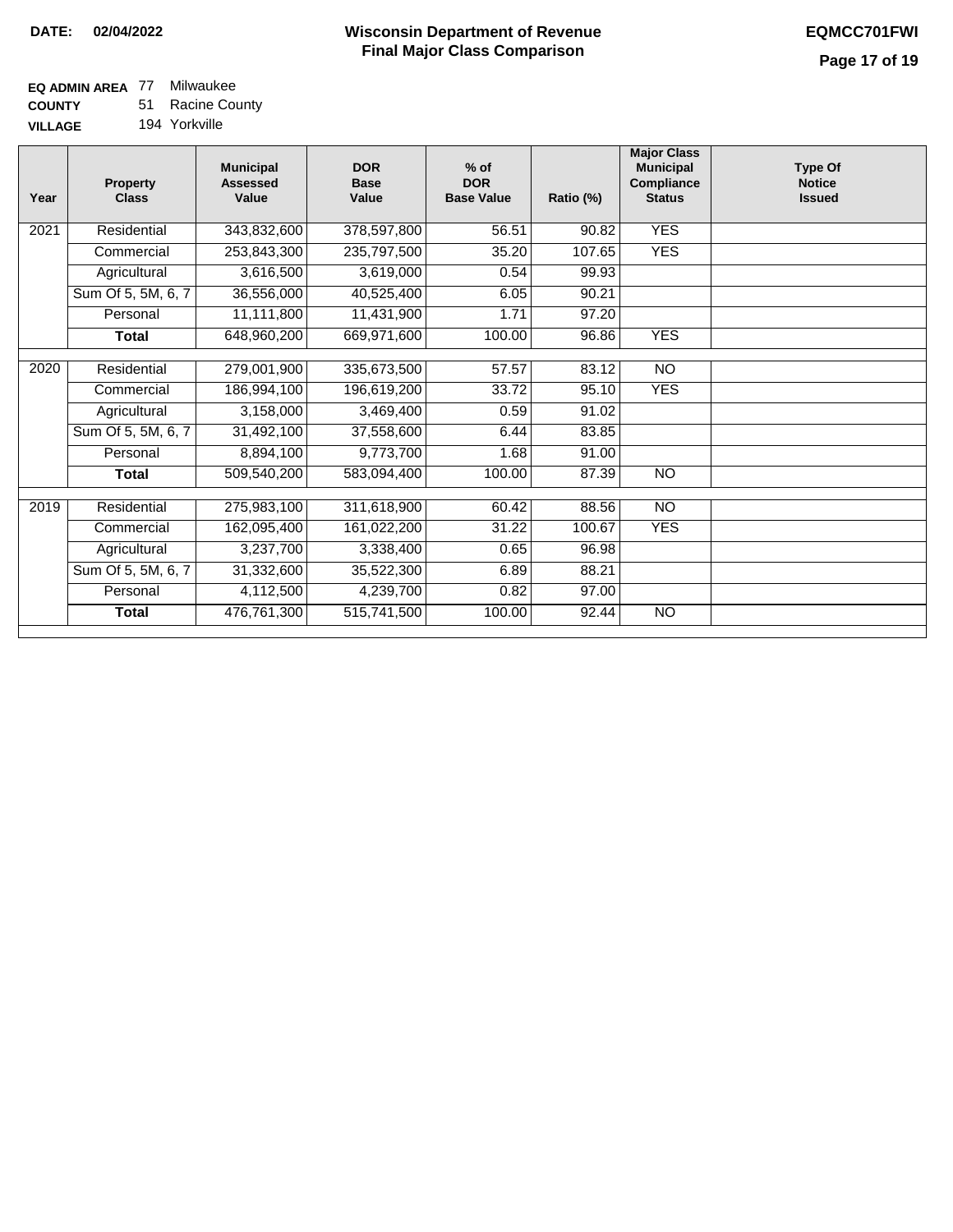### **Wisconsin Department of Revenue DATE: 02/04/2022 EQMCC701FWI Final Major Class Comparison**

| EQ ADMIN AREA 77 | Milwaukee        | 77 | Milwaukee          |
|------------------|------------------|----|--------------------|
| <b>COUNTY</b>    | 51 Racine County |    | 64 Walworth County |
| <b>CITY</b>      | 206 Burlington   |    | 206 Burlington     |

| Year              | <b>Property</b><br><b>Class</b> | <b>Municipal</b><br><b>Assessed</b><br>Value | <b>DOR</b><br><b>Base</b><br>Value | $%$ of<br><b>DOR</b><br><b>Base Value</b> | Ratio (%) | <b>Major Class</b><br><b>Municipal</b><br>Compliance<br><b>Status</b> | <b>Type Of</b><br><b>Notice</b><br><b>Issued</b> |
|-------------------|---------------------------------|----------------------------------------------|------------------------------------|-------------------------------------------|-----------|-----------------------------------------------------------------------|--------------------------------------------------|
| $\overline{202}1$ | Residential                     | 710,054,810                                  | 711,196,400                        | 68.40                                     | 99.84     | <b>YES</b>                                                            |                                                  |
|                   | Commercial                      | 289,625,000                                  | 311,145,400                        | 29.92                                     | 93.08     | <b>YES</b>                                                            |                                                  |
|                   | Agricultural                    | 83,600                                       | 86,800                             | 0.01                                      | 96.31     |                                                                       |                                                  |
|                   | Sum Of 5, 5M, 6, 7              | 998,300                                      | 1,466,200                          | 0.14                                      | 68.09     |                                                                       |                                                  |
|                   | Personal                        | 15,865,500                                   | 15,865,500                         | 1.53                                      | 100.00    |                                                                       |                                                  |
|                   | <b>Total</b>                    | 1,016,627,210                                | 1,039,760,300                      | 100.00                                    | 97.78     | <b>YES</b>                                                            |                                                  |
| 2020              | Residential                     | 665,232,210                                  | 670,648,100                        | 68.57                                     | 99.19     | <b>YES</b>                                                            |                                                  |
|                   | Commercial                      | 278,370,070                                  | 290,577,800                        | 29.71                                     | 95.80     | <b>YES</b>                                                            |                                                  |
|                   | Agricultural                    | 81,200                                       | 83,700                             | 0.01                                      | 97.01     |                                                                       |                                                  |
|                   | Sum Of 5, 5M, 6, 7              | 943,700                                      | 1,318,400                          | 0.13                                      | 71.58     |                                                                       |                                                  |
|                   | Personal                        | 15,438,500                                   | 15,438,500                         | 1.58                                      | 100.00    |                                                                       |                                                  |
|                   | <b>Total</b>                    | 960,065,680                                  | 978,066,500                        | 100.00                                    | 98.16     | <b>YES</b>                                                            |                                                  |
|                   |                                 |                                              |                                    |                                           |           |                                                                       |                                                  |
| 2019              | Residential                     | 613,890,610                                  | 609,545,000                        | 67.76                                     | 100.71    | <b>YES</b>                                                            |                                                  |
|                   | Commercial                      | 273,637,370                                  | 273,200,400                        | 30.37                                     | 100.16    | <b>YES</b>                                                            |                                                  |
|                   | Agricultural                    | 77,800                                       | 78,200                             | 0.01                                      | 99.49     |                                                                       |                                                  |
|                   | Sum Of 5, 5M, 6, 7              | 1,130,900                                    | 1,361,500                          | 0.15                                      | 83.06     |                                                                       |                                                  |
|                   | Personal                        | 15,431,700                                   | 15,431,700                         | 1.72                                      | 100.00    |                                                                       |                                                  |
|                   | <b>Total</b>                    | 904,168,380                                  | 899,616,800                        | 100.00                                    | 100.51    | <b>YES</b>                                                            |                                                  |
| 2018              | Residential                     | 576,568,600                                  | 588,628,100                        | 67.11                                     | 97.95     | <b>YES</b>                                                            |                                                  |
|                   | Commercial                      | 270,328,570                                  | 271,693,700                        | 30.98                                     | 99.50     | <b>YES</b>                                                            |                                                  |
|                   | Agricultural                    | 74,300                                       | 75,100                             | 0.01                                      | 98.93     |                                                                       |                                                  |
|                   | Sum Of 5, 5M, 6, 7              | 927,200                                      | 1,072,000                          | 0.12                                      | 86.49     |                                                                       |                                                  |
|                   | Personal                        | 15,617,700                                   | 15,617,700                         | 1.78                                      | 100.00    |                                                                       |                                                  |
|                   | <b>Total</b>                    | 863,516,370                                  | 877,086,600                        | 100.00                                    | 98.45     | <b>YES</b>                                                            |                                                  |
| 2017              | Residential                     | 531,607,150                                  | 544,760,900                        | 66.13                                     | 97.59     | <b>YES</b>                                                            |                                                  |
|                   | Commercial                      | 259,256,600                                  | 256,427,600                        | 31.13                                     | 101.10    | <b>YES</b>                                                            |                                                  |
|                   | Agricultural                    | 71,900                                       | 73,000                             | 0.01                                      | 98.49     |                                                                       |                                                  |
|                   | Sum Of 5, 5M, 6, 7              | 919,200                                      | 1,072,000                          | 0.13                                      | 85.75     |                                                                       |                                                  |
|                   | Personal                        | 21,423,200                                   | 21,423,200                         | 2.60                                      | 100.00    |                                                                       |                                                  |
|                   | <b>Total</b>                    | 813,278,050                                  | 823,756,700                        | 100.00                                    | 98.73     | <b>YES</b>                                                            |                                                  |
| 2016              | Residential                     | 523,724,400                                  | 526,400,100                        | 65.73                                     | 99.49     | <b>YES</b>                                                            |                                                  |
|                   | Commercial                      | 250,311,000                                  | 253,080,400                        | 31.60                                     | 98.91     | <b>YES</b>                                                            |                                                  |
|                   | Agricultural                    | 71,000                                       | 71,900                             | 0.01                                      | 98.75     |                                                                       |                                                  |
|                   | Sum Of 5, 5M, 6, 7              | 919,200                                      | 998,500                            | 0.12                                      | 92.06     |                                                                       |                                                  |
|                   | Personal                        | 20,285,900                                   | 20,285,900                         | 2.53                                      | 100.00    |                                                                       |                                                  |
|                   | <b>Total</b>                    | 795,311,500                                  | 800,836,800                        | 100.00                                    | 99.31     | <b>YES</b>                                                            |                                                  |
|                   | Residential                     | 495,383,500                                  | 494,829,000                        | 64.61                                     | 100.11    | <b>YES</b>                                                            |                                                  |
| 2015              | Commercial                      | 245,454,500                                  | 249,626,300                        | 32.60                                     | 98.33     | <b>YES</b>                                                            |                                                  |
|                   | Agricultural                    | 80,700                                       | 84,500                             | 0.01                                      | 95.50     |                                                                       |                                                  |
|                   | Sum Of 5, 5M, 6, 7              | 658,100                                      | 603,200                            | 0.08                                      | 109.10    |                                                                       |                                                  |
|                   | Personal                        | 20,698,500                                   | 20,698,500                         | 2.70                                      | 100.00    |                                                                       |                                                  |
|                   | <b>Total</b>                    | 762,275,300                                  | 765,841,500                        | 100.00                                    | 99.53     | <b>YES</b>                                                            |                                                  |
|                   |                                 |                                              |                                    |                                           |           |                                                                       |                                                  |